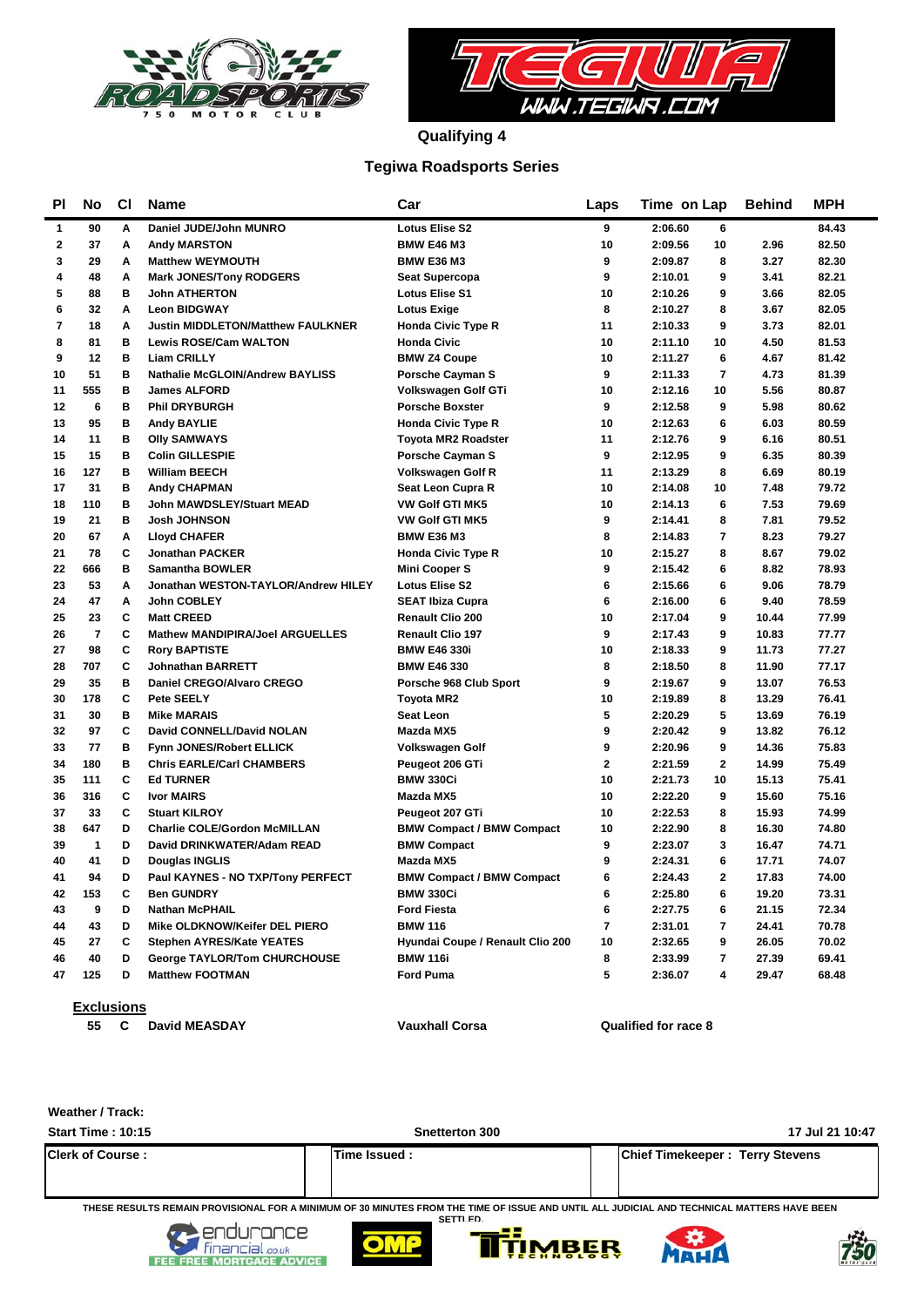# **Tegiwa Roadsports Series**

## **LAP TIMES - Qualifying 4**

| $\mathbf{1}$   |                       | <b>David DRINKWATER</b>                                                                                               |                                                                                                                                               |                                   |                                                      |                                   |                   |  |                |                                           |
|----------------|-----------------------|-----------------------------------------------------------------------------------------------------------------------|-----------------------------------------------------------------------------------------------------------------------------------------------|-----------------------------------|------------------------------------------------------|-----------------------------------|-------------------|--|----------------|-------------------------------------------|
|                | Lap<br>$1 \quad \Box$ |                                                                                                                       | $1 \qquad 2 \qquad 3 \qquad 4 \qquad 5 \qquad 6 \qquad 7 \qquad 8$<br>2:32.16 2:25.82 2:23.07 3:19.22 4:26.64 2:34.07 2:26.44 2:23.45 2:23.36 |                                   |                                                      |                                   |                   |  | $\overline{9}$ | 10 <sub>1</sub>                           |
| 6              |                       | <b>Phil DRYBURGH</b>                                                                                                  |                                                                                                                                               |                                   |                                                      |                                   |                   |  |                |                                           |
|                |                       |                                                                                                                       | Lap 1 2 3 4 5 6 7 8 9<br>1 2:37.60 2:13.63 2:22.93 2:51.63 2:16.56 4:16.01 2:17.54 2:15.16                                                    |                                   |                                                      |                                   |                   |  | 2:12.58        | 10 <sub>1</sub>                           |
| $\overline{7}$ |                       | <b>Mathew MANDIPIRA</b>                                                                                               |                                                                                                                                               |                                   |                                                      |                                   |                   |  |                |                                           |
|                | Lap                   | <b>Contract Advised Advised Advised Advised Advised Advised Advised Advised Advised Advised Advised Advised Advis</b> | 2 <sup>1</sup><br>1 2:35.71 2:25.65 2:30.09 5:09.77 2:22.31 2:20.05 2:17.89 2:18.72 2:17.43                                                   |                                   | 3 4 5 6 7                                            |                                   |                   |  | 9              | 10 <sub>1</sub>                           |
| 9              |                       | <b>Nathan McPHAIL</b>                                                                                                 |                                                                                                                                               |                                   |                                                      |                                   |                   |  |                |                                           |
|                |                       |                                                                                                                       | Lap 1 2 3 4 5 6 7 8<br>1 2:39.56 10:34.06 2:37.51 2:29.82 2:28.04 2:27.75                                                                     |                                   |                                                      |                                   |                   |  | $\overline{9}$ | 10                                        |
| 11             |                       | <b>Olly SAMWAYS</b>                                                                                                   |                                                                                                                                               |                                   |                                                      |                                   |                   |  |                |                                           |
|                |                       | Lap 1<br>11 2:13.13                                                                                                   | 1 2:23.39 2:19.44 2:18.80 2:37.07 2:30.06 2:32.83 2:13.15 2:17.83 2:12.76                                                                     |                                   | $2 \qquad 3 \qquad 4 \qquad 5 \qquad 6 \qquad 7$     |                                   |                   |  |                | $9 \t 10$<br>2:20.58                      |
| 12             |                       | <b>Liam CRILLY</b>                                                                                                    |                                                                                                                                               |                                   |                                                      |                                   |                   |  |                |                                           |
|                | Lap                   | $\sim$ $-1$                                                                                                           | 1 2:25.35 2:15.65 5:29.16 2:30.27 2:12.66 2:11.27 2:19.08 2:18.58 2:17.13                                                                     |                                   | $2 \qquad 3 \qquad 4 \qquad 5 \qquad 6 \qquad 7$     |                                   |                   |  | $8 - 1$        | $9 \qquad \qquad$<br>10<br>2:13.09        |
| 15             |                       | <b>Colin GILLESPIE</b>                                                                                                |                                                                                                                                               |                                   |                                                      |                                   |                   |  |                |                                           |
|                | $1 \quad \Box$        |                                                                                                                       | Lap 1 2 3 4 5 6 7<br>2:24.71 2:14.63                                                                                                          |                                   | 2:19.23  2:43.53  2:41.66  4:21.39  2:17.74  2:14.88 |                                   |                   |  | 9<br>2:12.95   | 10                                        |
| 18             |                       | <b>Justin MIDDLETON</b>                                                                                               |                                                                                                                                               |                                   |                                                      |                                   |                   |  |                |                                           |
|                |                       | Lap 1<br>1 2:21.26<br>11 2:15.18                                                                                      | 2 <sup>1</sup>                                                                                                                                | 3 <sup>7</sup><br>2:18.09 2:14.55 | 2:35.23  4:07.30  2:17.41  2:14.10  2:13.37  2:10.33 | $\overline{4}$ and $\overline{4}$ | $5 \t\t 6 \t\t 7$ |  |                | $9^{\circ}$<br>10 <sup>°</sup><br>2:10.64 |
| 21             |                       | <b>Josh JOHNSON</b>                                                                                                   |                                                                                                                                               |                                   |                                                      |                                   |                   |  |                |                                           |
|                |                       |                                                                                                                       | Lap 1 2 3 4 5 6 7 8 9<br>1 2:26.65 2:19.00 2:16.91 4:37.69 2:27.49 2:17.63 2:16.59 2:14.41 2:16.37                                            |                                   |                                                      |                                   |                   |  |                | 10 <sub>1</sub>                           |
| 23             |                       | <b>Matt CREED</b>                                                                                                     |                                                                                                                                               |                                   |                                                      |                                   |                   |  |                |                                           |
|                |                       |                                                                                                                       | Lap 1 2 3 4 5 6 7 8 9 10<br>1 2:33.48 2:23.47 2:24.12 5:17.83 2:23.80 2:19.01 2:20.29 2:18.38 2:17.04 2:21.94                                 |                                   |                                                      |                                   |                   |  |                |                                           |
| 27             |                       | <b>Stephen AYRES</b>                                                                                                  |                                                                                                                                               |                                   |                                                      |                                   |                   |  |                |                                           |
|                |                       |                                                                                                                       | Lap 1 2 3 4 5 6 7 8 9 10<br>1 2:50.08 2:33.89 3:13.17 2:53.71 2:39.54 2:35.63 2:33.25 2:34.61 2:32.65                                         |                                   |                                                      |                                   |                   |  |                | 2:33.33                                   |
| 29             |                       | <b>Matthew WEYMOUTH</b>                                                                                               |                                                                                                                                               |                                   |                                                      |                                   |                   |  |                |                                           |
|                |                       |                                                                                                                       | Lap 1 2 3 4 5 6 7 8 9<br>1 2:49.72 2:29.97 4:19.27 2:20.59 2:15.65 2:11.72 2:21.01 2:09.87                                                    |                                   |                                                      |                                   |                   |  | 2:19.39        | $\blacksquare$ 10                         |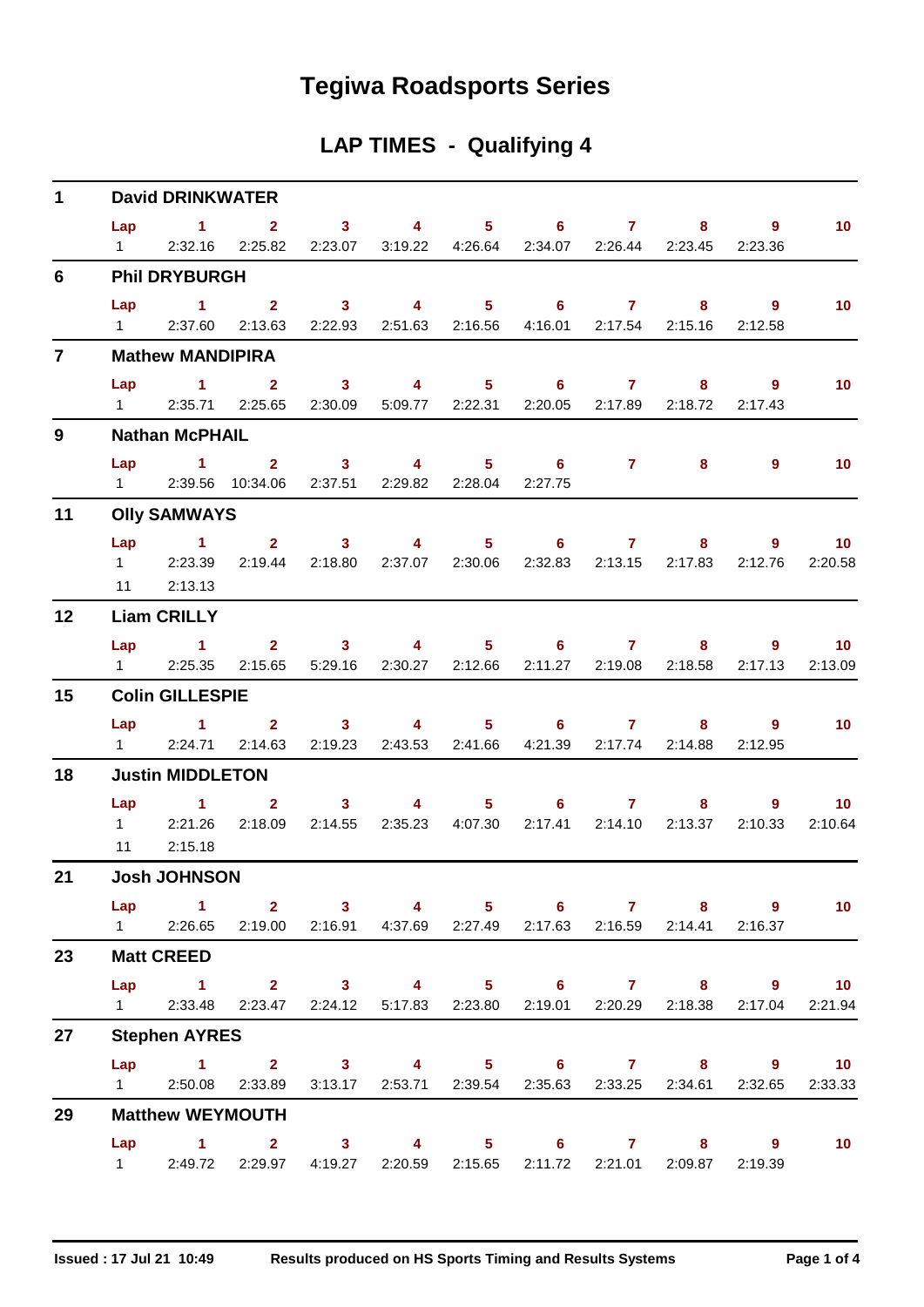| 30 | <b>Mike MARAIS</b>     |                                                                           |                                         |                                           |                         |  |                                                                        |                 |                           |                           |                          |  |
|----|------------------------|---------------------------------------------------------------------------|-----------------------------------------|-------------------------------------------|-------------------------|--|------------------------------------------------------------------------|-----------------|---------------------------|---------------------------|--------------------------|--|
|    | Lap                    | $\sim$ 1.1                                                                |                                         |                                           | $2 \t 3 \t 4$           |  | $5 \t\t 6 \t\t 7$                                                      |                 |                           | $9^{\circ}$<br>$8 - 1$    | 10 <sub>1</sub>          |  |
|    | $1 \quad \Box$         |                                                                           | 2:46.11 2:29.50 5:03.94 2:26.88 2:20.29 |                                           |                         |  |                                                                        |                 |                           |                           |                          |  |
| 31 |                        | <b>Andy CHAPMAN</b>                                                       |                                         |                                           |                         |  |                                                                        |                 |                           |                           |                          |  |
|    |                        | Lap 1                                                                     |                                         |                                           |                         |  | $2 \qquad 3 \qquad 4 \qquad 5 \qquad 6 \qquad 7 \qquad 8$              |                 |                           |                           | $9 \t 10$                |  |
|    | $1 \quad \blacksquare$ |                                                                           | 2:26.42 2:23.80                         |                                           | 2:20.78 2:49.43 2:23.56 |  |                                                                        | 2:17.73 2:14.80 | 2:17.80                   | 2:23.04                   | 2:14.08                  |  |
| 32 |                        | <b>Leon BIDGWAY</b>                                                       |                                         |                                           |                         |  |                                                                        |                 |                           |                           |                          |  |
|    | Lap                    | $\sim$ 1                                                                  |                                         | $2 \t 3$                                  |                         |  | 4 5 6 7                                                                |                 |                           | $9^{\circ}$<br>$8 - 1$    | $\overline{\mathbf{10}}$ |  |
|    |                        | 1 2:47.14 2:14.88 7:58.24 2:26.39 2:12.37 2:11.46 2:10.63 2:10.27         |                                         |                                           |                         |  |                                                                        |                 |                           |                           |                          |  |
| 33 |                        | <b>Stuart KILROY</b>                                                      |                                         |                                           |                         |  |                                                                        |                 |                           |                           |                          |  |
|    |                        | Lap 1 2 3 4 5 6 7 8                                                       |                                         |                                           |                         |  |                                                                        |                 |                           |                           | $9 \t 10$                |  |
|    |                        | 1 2:38.85 2:28.95 2:37.92 2:37.41 2:29.11 2:26.07 2:23.89 2:22.53 2:26.54 |                                         |                                           |                         |  |                                                                        |                 |                           |                           | 2:28.93                  |  |
| 35 |                        | <b>Daniel CREGO</b>                                                       |                                         |                                           |                         |  |                                                                        |                 |                           |                           |                          |  |
|    |                        | Lap 1 2 3 4 5 6 7                                                         |                                         |                                           |                         |  |                                                                        |                 |                           | $\overline{9}$<br>$8 - 1$ | 10 <sub>1</sub>          |  |
|    | $1 \quad \blacksquare$ |                                                                           |                                         |                                           |                         |  | 2:44.97  2:26.30  4:22.29  2:34.47  2:22.20  2:21.07  2:20.25  2:35.98 |                 |                           | 2:19.67                   |                          |  |
| 37 |                        | <b>Andy MARSTON</b>                                                       |                                         |                                           |                         |  |                                                                        |                 |                           |                           |                          |  |
|    |                        | $Lap$ $1$                                                                 |                                         |                                           |                         |  | 2 3 4 5 6 7 8                                                          |                 |                           | $9^{\circ}$               | 10 <sub>1</sub>          |  |
|    |                        | 1 2:29.11 2:15.57 2:11.16 3:44.48 2:31.13                                 |                                         |                                           |                         |  |                                                                        |                 | 2:11.57  2:12.04  2:16.43 | 2:09.74                   | 2:09.56                  |  |
| 40 |                        | <b>George TAYLOR</b>                                                      |                                         |                                           |                         |  |                                                                        |                 |                           |                           |                          |  |
|    |                        | $Lap$ 1                                                                   |                                         |                                           |                         |  | $2 \qquad 3 \qquad 4 \qquad 5 \qquad 6 \qquad 7$                       |                 |                           | $9^{\circ}$<br>$8 - 1$    | 10 <sub>1</sub>          |  |
|    |                        | 1 2:51.10 2:38.47 5:21.31 2:54.74 2:44.25 2:38.25 2:33.99 2:34.08         |                                         |                                           |                         |  |                                                                        |                 |                           |                           |                          |  |
| 41 |                        | <b>Douglas INGLIS</b>                                                     |                                         |                                           |                         |  |                                                                        |                 |                           |                           |                          |  |
|    |                        | Lap 1 2 3 4 5 6 7                                                         |                                         |                                           |                         |  |                                                                        |                 |                           | $8 - 1$<br>$\overline{9}$ | 10 <sub>1</sub>          |  |
|    |                        | 1 2:39.34 2:32.26 4:04.16 2:40.46 2:28.35                                 |                                         |                                           |                         |  |                                                                        |                 | 2:24.31 2:26.79 2:30.80   | 2:30.18                   |                          |  |
| 43 |                        | <b>Mike OLDKNOW</b>                                                       |                                         |                                           |                         |  |                                                                        |                 |                           |                           |                          |  |
|    |                        | Lap 1                                                                     |                                         | $\overline{\mathbf{2}}$<br>3 <sup>7</sup> | $\overline{4}$          |  | $5 \t\t 6 \t\t 7$                                                      |                 | 8                         | $\overline{9}$            | 10 <sup>°</sup>          |  |
|    |                        | 1 8:49.63 3:04.49 2:37.70 2:36.01 2:35.85 2:31.09 2:31.01                 |                                         |                                           |                         |  |                                                                        |                 |                           |                           |                          |  |
| 47 |                        | <b>John COBLEY</b>                                                        |                                         |                                           |                         |  |                                                                        |                 |                           |                           |                          |  |
|    |                        | Lap 1 2 3 4 5 6 7 8                                                       |                                         |                                           |                         |  |                                                                        |                 |                           | $\overline{9}$            | $\sim$ 10                |  |
|    |                        | 1 2:25.26 2:18.61 3:46.09 2:31.03 2:35.54 2:16.00                         |                                         |                                           |                         |  |                                                                        |                 |                           |                           |                          |  |
| 48 |                        | <b>Mark JONES</b>                                                         |                                         |                                           |                         |  |                                                                        |                 |                           |                           |                          |  |
|    |                        | Lap 1 2 3 4 5 6 7 8 9 10                                                  |                                         |                                           |                         |  |                                                                        |                 |                           |                           |                          |  |
|    |                        | 1 2:39.95 2:25.53 2:35.36 4:36.37 2:19.95 2:14.31 2:13.86 2:12.14 2:10.01 |                                         |                                           |                         |  |                                                                        |                 |                           |                           |                          |  |
| 51 |                        | <b>Nathalie McGLOIN</b>                                                   |                                         |                                           |                         |  |                                                                        |                 |                           |                           |                          |  |
|    |                        | Lap 1 2 3 4 5 6 7 8 9                                                     |                                         |                                           |                         |  |                                                                        |                 |                           |                           | 10                       |  |
|    |                        | 1 2:34.84 2:22.47 2:36.90 5:22.32 2:16.54 2:11.72 2:11.33 2:13.26 2:13.85 |                                         |                                           |                         |  |                                                                        |                 |                           |                           |                          |  |
| 53 |                        | <b>Jonathan WESTON-TAYLOR</b>                                             |                                         |                                           |                         |  |                                                                        |                 |                           |                           |                          |  |
|    |                        | Lap 1 2 3 4 5 6 7 8                                                       |                                         |                                           |                         |  |                                                                        |                 |                           | $9^{\circ}$               | $\blacksquare$ 10        |  |
|    |                        | 1 2:21.52 2:16.13 2:15.90 5:09.16 2:18.29 2:15.66                         |                                         |                                           |                         |  |                                                                        |                 |                           |                           |                          |  |
| 55 |                        | <b>David MEASDAY</b>                                                      |                                         |                                           |                         |  |                                                                        |                 |                           |                           |                          |  |
|    |                        | Lap 1 2 3 4 5 6 7 8 9                                                     |                                         |                                           |                         |  |                                                                        |                 |                           |                           | $\blacksquare$ 10        |  |
|    |                        | 1 2:41.71 2:34.99 2:54.08 2:35.42 2:28.07 2:29.73                         |                                         |                                           |                         |  |                                                                        |                 |                           |                           |                          |  |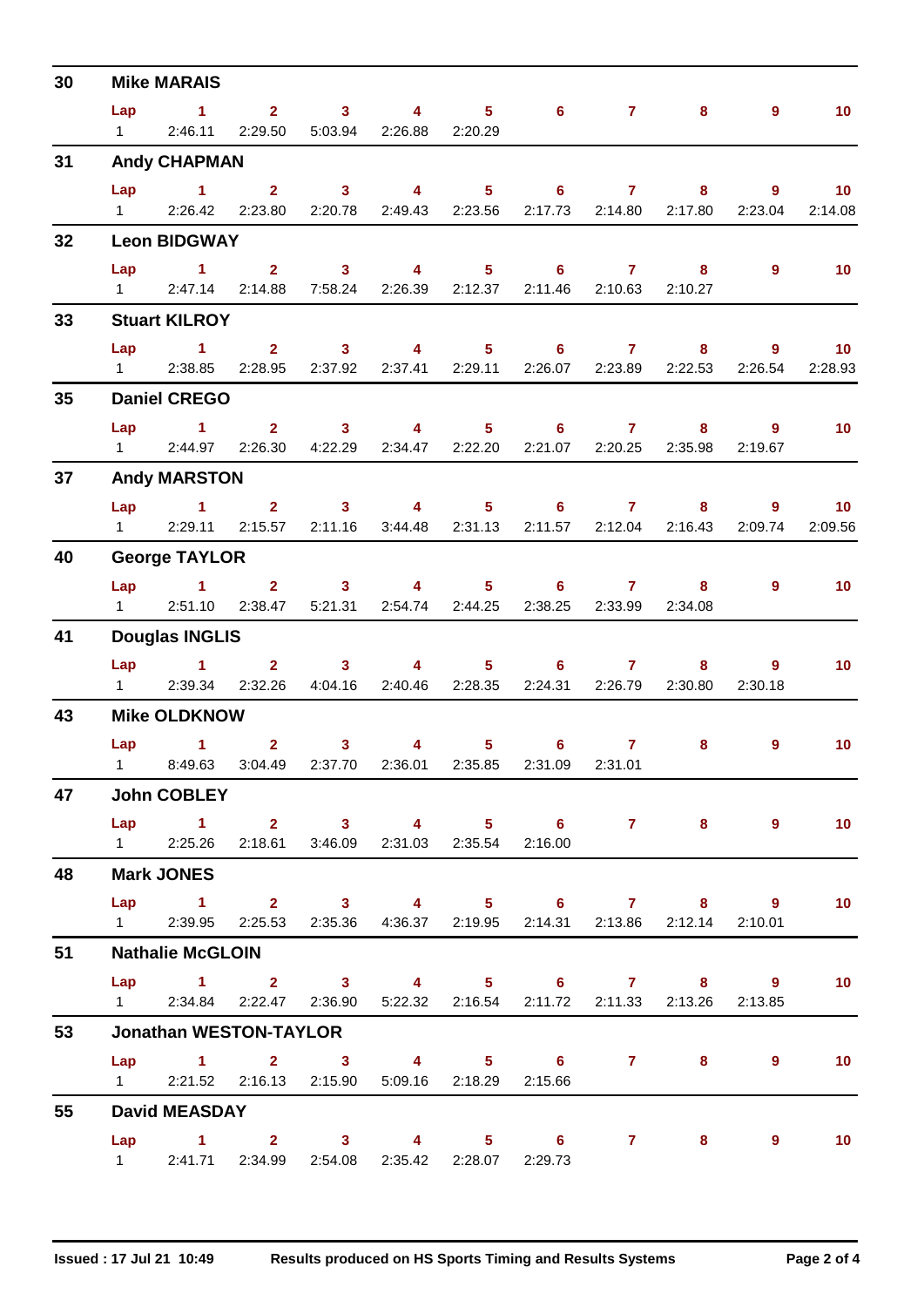| 67  | <b>Lloyd CHAFER</b> |                                                                                   |                                                                 |                                           |                                                                        |                                   |                          |                                   |                         |                           |                 |  |  |
|-----|---------------------|-----------------------------------------------------------------------------------|-----------------------------------------------------------------|-------------------------------------------|------------------------------------------------------------------------|-----------------------------------|--------------------------|-----------------------------------|-------------------------|---------------------------|-----------------|--|--|
|     |                     | Lap 1 2 3 4                                                                       |                                                                 |                                           |                                                                        |                                   | $5 \t\t 6 \t\t 7$        |                                   | 8                       | $9^{\circ}$               | 10 <sub>1</sub> |  |  |
|     |                     | 1 2:47.74 2:30.44 4:22.24 2:29.23 2:19.70 2:21.05 2:14.83 2:15.85                 |                                                                 |                                           |                                                                        |                                   |                          |                                   |                         |                           |                 |  |  |
| 77  |                     | <b>Fynn JONES</b>                                                                 |                                                                 |                                           |                                                                        |                                   |                          |                                   |                         |                           |                 |  |  |
|     |                     | Lap 1 2 3 4 5 6 7 8                                                               |                                                                 |                                           |                                                                        |                                   |                          |                                   |                         | 9                         | $-10$           |  |  |
|     |                     | 1 2:49.08                                                                         | 2:30.52 2:37.79 2:32.67 4:14.22 2:33.77 2:25.31 2:44.74 2:20.96 |                                           |                                                                        |                                   |                          |                                   |                         |                           |                 |  |  |
| 78  |                     | <b>Jonathan PACKER</b>                                                            |                                                                 |                                           |                                                                        |                                   |                          |                                   |                         |                           |                 |  |  |
|     | Lap                 | $\sim$ $\sim$ 1                                                                   | $2 \t 3$                                                        |                                           | 4 5 6 7 8                                                              |                                   |                          |                                   |                         |                           | $9 \t 10$       |  |  |
|     |                     | 1 2:30.64 2:20.25 2:17.84 4:17.01 2:19.65 2:20.03 2:17.93 2:15.27 2:15.71         |                                                                 |                                           |                                                                        |                                   |                          |                                   |                         |                           | 2:16.64         |  |  |
| 81  |                     | <b>Lewis ROSE</b>                                                                 |                                                                 |                                           |                                                                        |                                   |                          |                                   |                         |                           |                 |  |  |
|     |                     | $Lap$ 1                                                                           |                                                                 |                                           | $2 \qquad 3 \qquad 4 \qquad 5 \qquad 6 \qquad 7 \qquad 8$              |                                   |                          |                                   |                         |                           | $9 \t 10$       |  |  |
|     |                     | 1 2:29.79 2:17.65 2:16.67 4:35.97 2:22.77 2:16.32 2:14.48 2:13.53 2:12.23         |                                                                 |                                           |                                                                        |                                   |                          |                                   |                         |                           | 2:11.10         |  |  |
| 88  |                     | <b>John ATHERTON</b>                                                              |                                                                 |                                           |                                                                        |                                   |                          |                                   |                         |                           |                 |  |  |
|     |                     | Lap 1 2 3 4 5 6 7                                                                 |                                                                 |                                           |                                                                        |                                   |                          |                                   |                         | $8 - 1$                   | $9$ 10          |  |  |
|     |                     | 12:24.72                                                                          |                                                                 |                                           | 2:15.98  2:25.77  2:46.28  2:23.86  2:14.43  2:11.93  2:13.41  2:10.26 |                                   |                          |                                   |                         |                           | 2:10.50         |  |  |
| 90  |                     | <b>Daniel JUDE</b>                                                                |                                                                 |                                           |                                                                        |                                   |                          |                                   |                         |                           |                 |  |  |
|     |                     | $Lap$ $1$                                                                         |                                                                 |                                           | $2 \qquad 3 \qquad 4 \qquad 5 \qquad 6 \qquad 7 \qquad 8$              |                                   |                          |                                   |                         | $\overline{9}$            | 10              |  |  |
|     |                     | 1 2:48.02 2:12.29 2:30.52 2:36.70 2:08.56                                         |                                                                 |                                           |                                                                        |                                   |                          |                                   | 2:06.60 2:14.51 2:10.25 | 2:09.39                   |                 |  |  |
| 94  |                     | Paul KAYNES - NO TXP                                                              |                                                                 |                                           |                                                                        |                                   |                          |                                   |                         |                           |                 |  |  |
|     | Lap                 | $\sim$ 1.000 $\sim$ 1.000 $\sim$                                                  | $\mathbf{2}$                                                    |                                           | $3 \qquad \qquad 4 \qquad \qquad$                                      |                                   | $5 \t\t 6 \t\t 7 \t\t 8$ |                                   |                         | $\overline{9}$            | 10              |  |  |
|     |                     | 1 2:33.29 2:24.43 2:26.32 5:51.99 2:36.05 2:34.72                                 |                                                                 |                                           |                                                                        |                                   |                          |                                   |                         |                           |                 |  |  |
| 95  |                     | <b>Andy BAYLIE</b>                                                                |                                                                 |                                           |                                                                        |                                   |                          |                                   |                         |                           |                 |  |  |
|     |                     | Lap 1 2 3 4 5 6 7 8                                                               |                                                                 |                                           |                                                                        |                                   |                          |                                   |                         |                           | $9 \t 10$       |  |  |
|     |                     | 1 2:23.30 2:17.23 2:14.93 2:33.33 2:40.23 2:12.63 2:14.62 2:15.46                 |                                                                 |                                           |                                                                        |                                   |                          |                                   |                         | 2:13.97                   | 2:13.68         |  |  |
| 97  |                     | <b>David CONNELL</b>                                                              |                                                                 |                                           |                                                                        |                                   |                          |                                   |                         |                           |                 |  |  |
|     |                     | Lap 1                                                                             |                                                                 | $\overline{\mathbf{2}}$<br>3 <sup>7</sup> |                                                                        | $\overline{4}$ and $\overline{4}$ | $5 - 1$                  | $6 \qquad \qquad 7 \qquad \qquad$ |                         | $8 - 1$<br>$\overline{9}$ | $\overline{10}$ |  |  |
|     |                     | 1 2:38.02 2:25.11 2:31.66 4:43.13 2:31.49 2:20.69 2:21.21 2:20.97 2:20.42         |                                                                 |                                           |                                                                        |                                   |                          |                                   |                         |                           |                 |  |  |
| 98  |                     | <b>Rory BAPTISTE</b>                                                              |                                                                 |                                           |                                                                        |                                   |                          |                                   |                         |                           |                 |  |  |
|     |                     | Lap 1 2 3 4 5 6 7 8 9 10                                                          |                                                                 |                                           |                                                                        |                                   |                          |                                   |                         |                           |                 |  |  |
|     |                     | 1 2:33.86 2:24.62 2:31.37 2:46.82 2:20.71 2:20.99 2:21.12 2:18.79 2:18.33 2:19.17 |                                                                 |                                           |                                                                        |                                   |                          |                                   |                         |                           |                 |  |  |
| 110 |                     | <b>John MAWDSLEY</b>                                                              |                                                                 |                                           |                                                                        |                                   |                          |                                   |                         |                           |                 |  |  |
|     |                     | Lap 1 2 3 4 5 6 7 8 9 10                                                          |                                                                 |                                           |                                                                        |                                   |                          |                                   |                         |                           |                 |  |  |
|     |                     | 1 2:31.36 2:27.63 2:19.83 2:47.76 2:31.79 2:14.13 3:46.41 2:21.31 2:16.46 2:15.22 |                                                                 |                                           |                                                                        |                                   |                          |                                   |                         |                           |                 |  |  |
| 111 |                     | <b>Ed TURNER</b>                                                                  |                                                                 |                                           |                                                                        |                                   |                          |                                   |                         |                           |                 |  |  |
|     |                     | Lap 1 2 3 4 5 6 7 8 9 10                                                          |                                                                 |                                           |                                                                        |                                   |                          |                                   |                         |                           |                 |  |  |
|     |                     | 1 2:37.31 2:29.38 2:28.74 2:52.09 2:30.54 2:23.95 2:22.59 2:22.51 2:23.53 2:21.73 |                                                                 |                                           |                                                                        |                                   |                          |                                   |                         |                           |                 |  |  |
| 125 |                     | <b>Matthew FOOTMAN</b>                                                            |                                                                 |                                           |                                                                        |                                   |                          |                                   |                         |                           |                 |  |  |
|     |                     | Lap 1 2 3 4 5 6 7 8                                                               |                                                                 |                                           |                                                                        |                                   |                          |                                   |                         | $9^{\circ}$               | $\sim$ 10       |  |  |
|     |                     | 1 2:55.65 5:03.63 2:51.98 2:36.07 2:36.95                                         |                                                                 |                                           |                                                                        |                                   |                          |                                   |                         |                           |                 |  |  |
| 127 |                     | <b>William BEECH</b>                                                              |                                                                 |                                           |                                                                        |                                   |                          |                                   |                         |                           |                 |  |  |
|     |                     | Lap 1 2 3 4 5 6 7 8 9 10                                                          |                                                                 |                                           |                                                                        |                                   |                          |                                   |                         |                           |                 |  |  |
|     |                     | 1 2:27.34 2:28.10 2:17.53 2:37.24 2:30.87 2:17.57 2:16.91 2:13.29 2:22.76 2:13.64 |                                                                 |                                           |                                                                        |                                   |                          |                                   |                         |                           |                 |  |  |
|     |                     | 11 2:26.59                                                                        |                                                                 |                                           |                                                                        |                                   |                          |                                   |                         |                           |                 |  |  |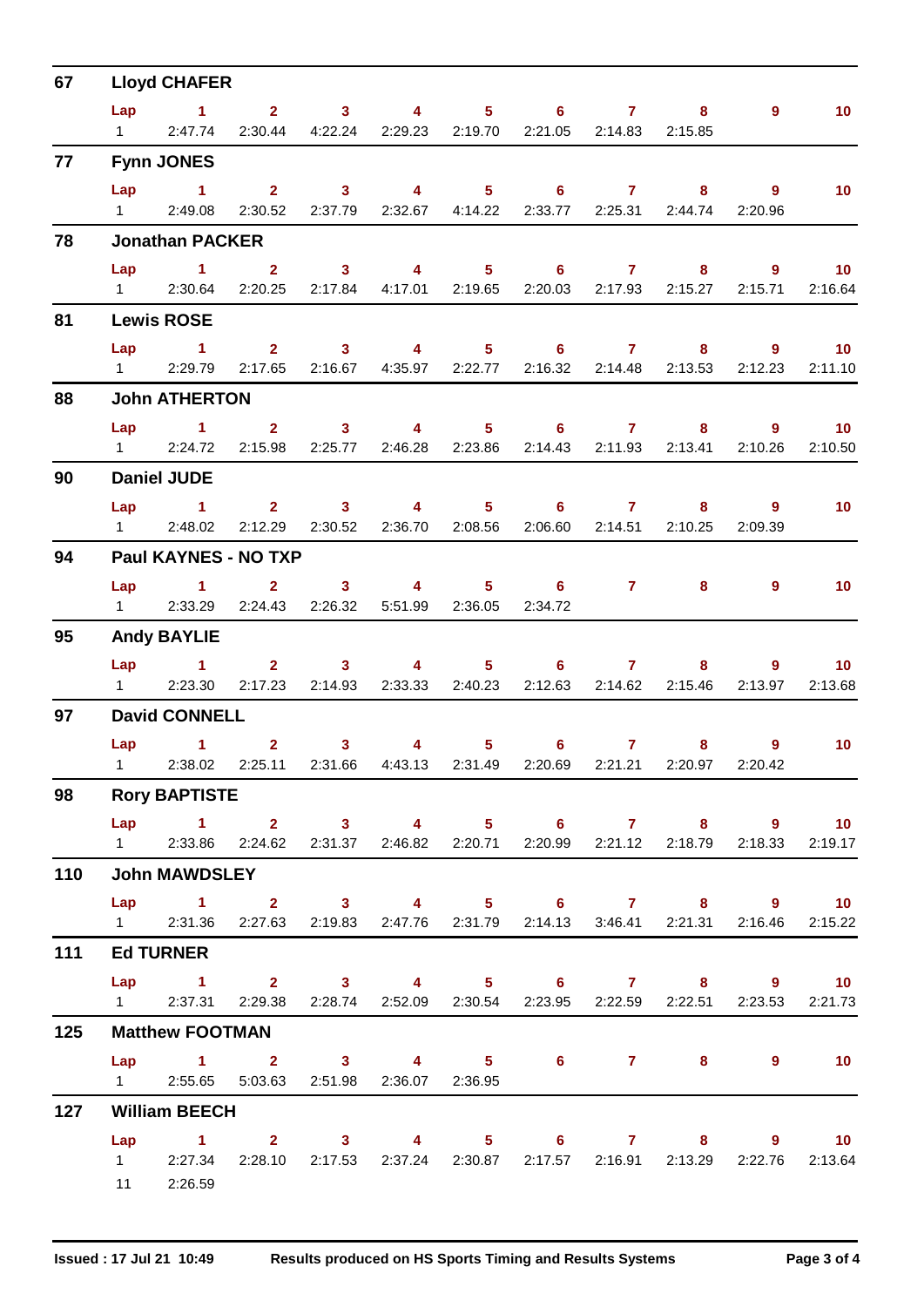| 153 | <b>Ben GUNDRY</b> |                                                                           |  |          |                |                 |                   |  |                                                               |         |                   |  |  |  |
|-----|-------------------|---------------------------------------------------------------------------|--|----------|----------------|-----------------|-------------------|--|---------------------------------------------------------------|---------|-------------------|--|--|--|
|     |                   | Lap 1 2 3 4 5 6 7 8                                                       |  |          |                |                 |                   |  |                                                               | 9       | 10 <sup>°</sup>   |  |  |  |
|     |                   | 1 2:49.64 2:29.05 3:25.82 2:27.84 2:25.96 2:25.80                         |  |          |                |                 |                   |  |                                                               |         |                   |  |  |  |
| 178 |                   | <b>Pete SEELY</b>                                                         |  |          |                |                 |                   |  |                                                               |         |                   |  |  |  |
|     |                   | Lap 1 2 3 4 5 6 7 8 9 10                                                  |  |          |                |                 |                   |  |                                                               |         |                   |  |  |  |
|     |                   | 1 2:32.22 2:25.33 2:21.52 3:22.72 2:28.38 2:22.48 2:22.30 2:19.89 2:54.00 |  |          |                |                 |                   |  |                                                               |         | 2:46.98           |  |  |  |
| 180 |                   | <b>Chris EARLE</b>                                                        |  |          |                |                 |                   |  |                                                               |         |                   |  |  |  |
|     |                   | Lap 1 2 3 4 5 6 7 8 9                                                     |  |          |                |                 |                   |  |                                                               |         | $\blacksquare$ 10 |  |  |  |
|     |                   | 1 2:34.75 2:21.59                                                         |  |          |                |                 |                   |  |                                                               |         |                   |  |  |  |
| 316 |                   | <b>Ivor MAIRS</b>                                                         |  |          |                |                 |                   |  |                                                               |         |                   |  |  |  |
|     |                   | Lap 1 2 3 4 5 6 7 8                                                       |  |          |                |                 |                   |  |                                                               |         | $9 \t 10$         |  |  |  |
|     |                   | 1 2:34.03 2:27.74 2:25.84 3:14.70 2:30.45 3:37.19 2:28.52 2:23.07         |  |          |                |                 |                   |  |                                                               | 2:22.20 | 2:24.92           |  |  |  |
| 555 |                   | <b>James ALFORD</b>                                                       |  |          |                |                 |                   |  |                                                               |         |                   |  |  |  |
|     |                   | Lap 1 2 3 4 5 6 7 8 9 10                                                  |  |          |                |                 |                   |  |                                                               |         |                   |  |  |  |
|     |                   | 1 2:42.03 2:16.07 2:53.34 2:33.46 2:14.71 2:13.02 2:19.03 2:15.82 2:19.62 |  |          |                |                 |                   |  |                                                               |         | 2:12.16           |  |  |  |
| 647 |                   | <b>Charlie COLE</b>                                                       |  |          |                |                 |                   |  |                                                               |         |                   |  |  |  |
|     |                   | Lap 1 2 3 4 5 6 7 8 9 10                                                  |  |          |                |                 |                   |  |                                                               |         |                   |  |  |  |
|     |                   | 1 2:40.40 2:32.13                                                         |  |          |                |                 |                   |  | 3:11.91  2:47.50  2:25.71  2:23.39  2:26.75  2:22.90  2:22.94 |         | 2:39.50           |  |  |  |
| 666 |                   | <b>Samantha BOWLER</b>                                                    |  |          |                |                 |                   |  |                                                               |         |                   |  |  |  |
|     |                   | Lap 1 2 3 4 5 6 7 8 9                                                     |  |          |                |                 |                   |  |                                                               |         | $-10$             |  |  |  |
|     |                   | 1 2:40.99 2:21.55                                                         |  | 2:17.36  |                | 3:14.67 2:25.79 |                   |  | 2:15.42   5:45.57   2:26.62                                   | 2:23.73 |                   |  |  |  |
| 707 |                   | <b>Johnathan BARRETT</b>                                                  |  |          |                |                 |                   |  |                                                               |         |                   |  |  |  |
|     |                   | $Lap$ 1 2                                                                 |  | $\sim$ 3 | $\overline{4}$ |                 | $5 \t\t 6 \t\t 7$ |  | 8                                                             | 9       | 10 <sup>°</sup>   |  |  |  |
|     |                   | 1 2:38.96 2:23.47 2:24.15 3:05.06 2:28.38 2:24.70 2:18.74 2:18.50         |  |          |                |                 |                   |  |                                                               |         |                   |  |  |  |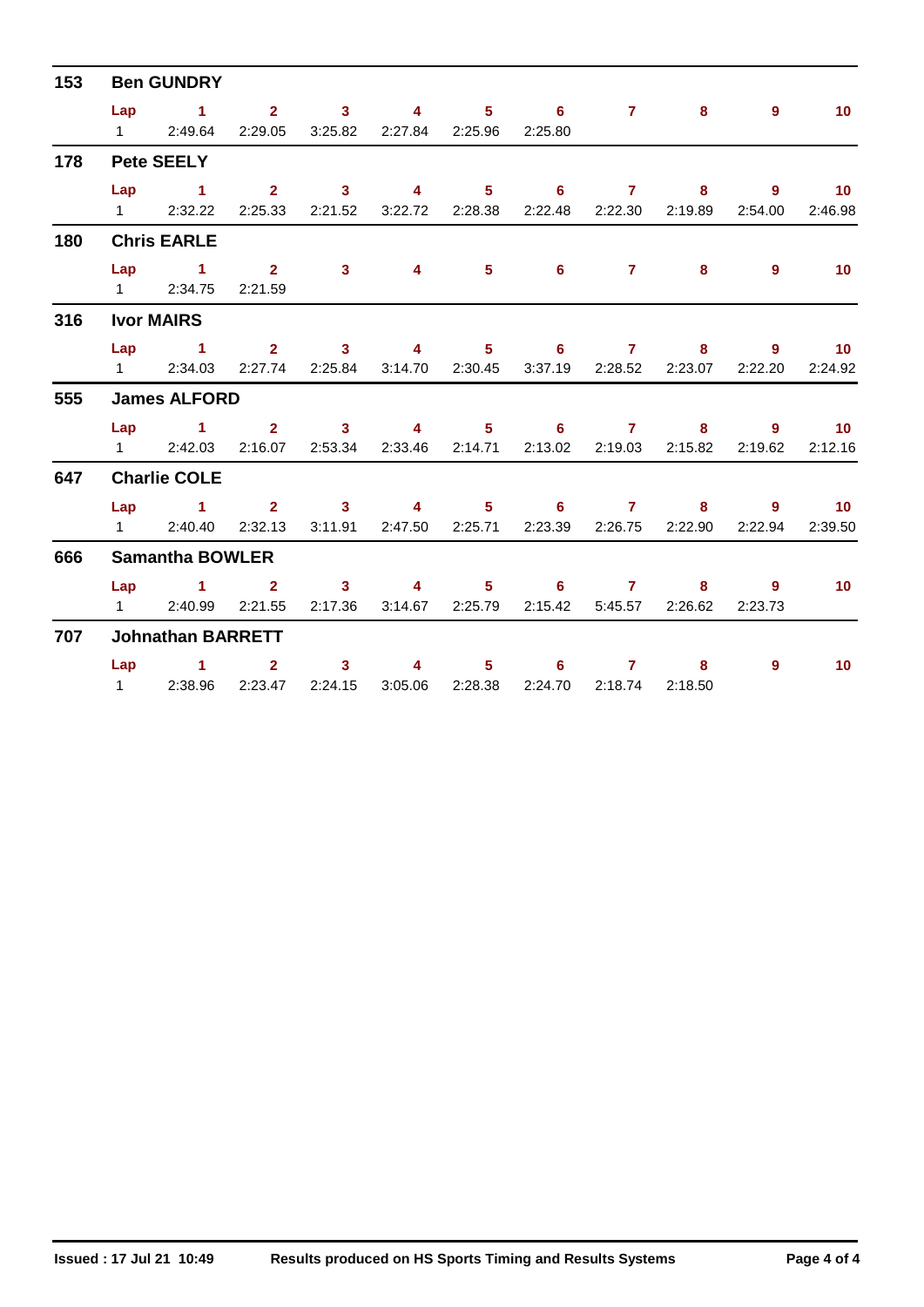## **Tegiwa Roadsports Series Race 4**

#### **RESERVE: 180**

| 125 | Matthew FOOTMAN        |             |                      |
|-----|------------------------|-------------|----------------------|
| 27  | Stephen AYRES          | 40          | George TAYLOR        |
| 9   | Nathan McPHAIL         | 43          | Mike OLDKNOW         |
| 41  | Douglas INGLIS         | <u> 153</u> | <b>Ben GUNDRY</b>    |
| 647 | Charlie COLE           |             | David DRINKWATER     |
| 316 | Ivor MAIRS             | <u>33</u>   | <b>Stuart KILROY</b> |
| 77  | Fynn JONES             |             | <b>Ed TURNER</b>     |
| 30  | Mike MARAIS            | <u>97</u>   | David CONNELL        |
| 35  | Daniel CREGO           | 178         | Pete SEELY           |
| 98  | Rory BAPTISTE          | 707         | Johnathan BARRETT    |
| 23  | Matt CREED             |             | Mathew MANDIPIRA     |
| 53  | Jonathan WESTON-TAYLOR | 47          | John COBLEY          |
| 78  | Jonathan PACKER        | 666         | Samantha BOWLER      |
| 21  | Josh JOHNSON           | 67          | Lloyd CHAFER         |
| 31  | Andy CHAPMAN           | 11<br>0     | John MAWDSLEY        |
| 15  | Colin GILLESPIE        | 127         | William BEECH        |
| 95  | Andy BAYLIE            | 1           | <b>Olly SAMWAYS</b>  |
| 555 | James ALFORD           | 6           | Phil DRYBURGH        |
| 12  | Liam CRILLY            | <u>51</u>   | Nathalie McGLOIN     |
| 18  | Justin MIDDLETON       | <u>81</u>   | Lewis ROSE           |
| 88  | John ATHERTON          | <u>32</u>   | Leon BIDGWAY         |
| 29  | Matthew WEYMOUTH       | <u>48</u>   | Mark JONES           |
| 90  | Daniel JUDE            | <u>37</u>   | Andy MARSTON         |
|     | <b>POLE</b>            |             |                      |

| <u>40</u> | George TAYLOR        |
|-----------|----------------------|
| 43        | Mike OLDKNOW         |
|           | <b>Ben GUNDRY</b>    |
|           | David DRINKWATER     |
| 33        | <b>Stuart KILROY</b> |
|           | <b>Ed TURNER</b>     |
| 97        | David CONNELL        |
| 178       | Pete SEELY           |
| 707       | Johnathan BARRETT    |
|           | Mathew MANDIPIRA     |
| 47        | John COBLEY          |
| 666       | Samantha BOWLER      |
| 67        | Lloyd CHAFER         |
|           | John MAWDSLEY        |
|           | William BEECH        |
|           | <b>Olly SAMWAYS</b>  |
| <b>6</b>  | Phil DRYBURGH        |
| 51        | Nathalie McGLOIN     |
| <u>81</u> | Lewis ROSE           |
| 32        | Leon BIDGWAY         |
| 48        | Mark JONES           |
| 37        | Andy MARSTON         |
|           | п                    |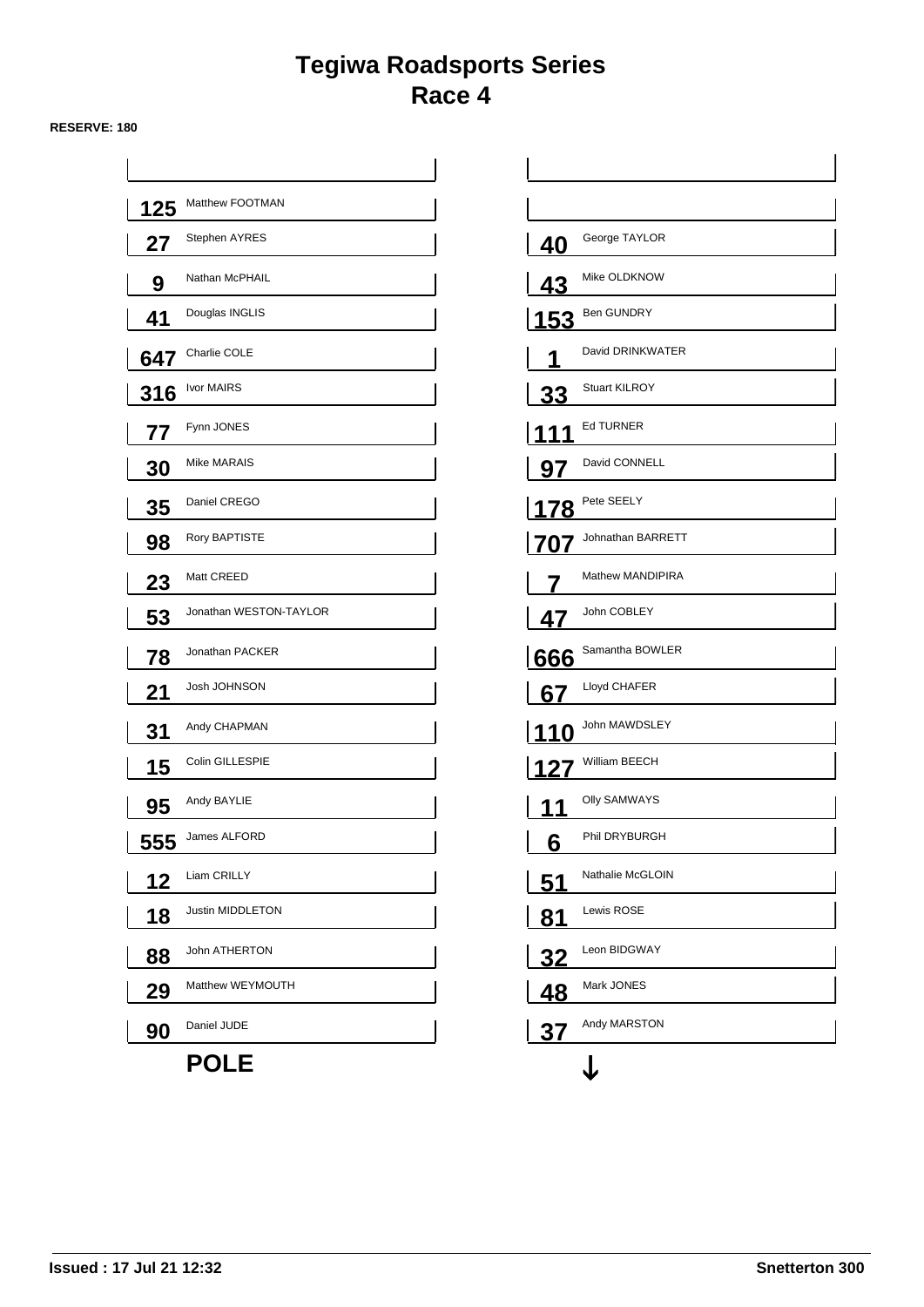



## **Provisional Results - Race 4 Tegiwa Roadsports Series**

| <b>PI</b>    | No             | <b>CI</b> | Name                                          | Car                          | Laps | Time     |         |       | Behind MPH Best Lap on MPH |                |       |
|--------------|----------------|-----------|-----------------------------------------------|------------------------------|------|----------|---------|-------|----------------------------|----------------|-------|
| 1            | 90             | Α         | <b>John MUNRO</b>                             | <b>Lotus Elise S2</b>        | 19   | 45:57.45 |         | 73.65 | 2:06.31                    | 3              | 84.62 |
| $\mathbf{2}$ | 29             | A         | <b>Matthew WEYMOUTH</b>                       | <b>BMW E36 M3</b>            | 19   | 47:31.43 | 1:33.98 | 71.22 | 2:10.18                    | 4              | 82.10 |
| 3            | 37             | A         | <b>Andy MARSTON</b>                           | <b>BMW E46 M3</b>            | 19   | 47:39.46 | 1:42.01 | 71.02 | 2:10.69                    | 6              | 81.78 |
| 4            | 6              | B         | <b>Phil DRYBURGH</b>                          | <b>Porsche Boxster</b>       | 19   | 47:46.57 | 1:49.12 | 70.84 | 2:12.07                    | 18             | 80.93 |
| 5            | 81             | в         | <b>Lewis ROSE/Cam WALTON</b>                  | <b>Honda Civic</b>           | 19   | 47:47.02 | 1:49.57 | 70.83 | 2:12.21                    | 3              | 80.84 |
| 6            | 32             | A         | <b>Leon BIDGWAY</b>                           | <b>Lotus Exige</b>           | 19   | 47:50.35 | 1:52.90 | 70.75 | 2:09.18                    | 9              | 82.74 |
| 7            | 95             | в         | <b>Andy BAYLIE</b>                            | <b>Honda Civic Type R</b>    | 19   | 47:53.76 | 1:56.31 | 70.67 | 2:12.93                    | 7              | 80.41 |
| 8            | 11             | B         | <b>Olly SAMWAYS</b>                           | <b>Toyota MR2 Roadster</b>   | 19   | 47:56.07 | 1:58.62 | 70.61 | 2:12.70                    | 6              | 80.55 |
| 9            | 31             | B         | <b>Andy CHAPMAN</b>                           | <b>Seat Leon Cupra R</b>     | 19   | 47:59.46 | 2:02.01 | 70.53 | 2:12.91                    | 6              | 80.42 |
| 10           | 21             | в         | <b>Josh JOHNSON</b>                           | <b>VW Golf GTI MK5</b>       | 19   | 47:59.84 | 2:02.39 | 70.52 | 2:13.34                    | 4              | 80.16 |
| 11           | 12             | в         | <b>Liam CRILLY</b>                            | <b>BMW Z4 Coupe</b>          | 19   | 48:01.40 | 2:03.95 | 70.48 | 2:12.64                    | 6              | 80.58 |
| 12           | 555            | в         | <b>James ALFORD</b>                           | Volkswagen Golf GTi          | 19   | 48:01.52 | 2:04.07 | 70.48 | 2:14.05                    | 11             | 79.73 |
| 13           | 67             | A         | <b>Lloyd CHAFER</b>                           | <b>BMW E36 M3</b>            | 19   | 48:02.41 | 2:04.96 | 70.45 | 2:12.37                    | 8              | 80.75 |
| 14           | 51             | в         | <b>Nathalie McGLOIN/Andrew BAYLISS</b>        | <b>Porsche Cayman S</b>      | 19   | 48:03.71 | 2:06.26 | 70.42 | 2:12.06                    | 19             | 80.94 |
| 15           | 48             | A         | <b>Mark JONES/Tony RODGERS</b>                | <b>Seat Supercopa</b>        | 19   | 48:04.43 | 2:06.98 | 70.41 | 2:12.25                    | 10             | 80.82 |
| 16           | 127            | в         | <b>William BEECH</b>                          | <b>Volkswagen Golf R</b>     | 19   | 48:06.29 | 2:08.84 | 70.36 | 2:13.09                    | 19             | 80.31 |
| 17           | 53             | A         | Jonathan WESTON-TAYLOR/Andrew<br><b>HILEY</b> | <b>Lotus Elise S2</b>        | 18   | 46:04.14 | 1 Lap   | 69.60 | 2:12.21                    | 6              | 80.84 |
| 18           | 77             | в         | <b>Fynn JONES/Robert ELLICK</b>               | Volkswagen Golf              | 18   | 46:05.48 | 1 Lap   | 69.57 | 2:16.44                    | 18             | 78.34 |
| 19           | 30             | B         | <b>Mike MARAIS</b>                            | Seat Leon                    | 18   | 46:06.19 | 1 Lap   | 69.55 | 2:16.64                    | 12             | 78.22 |
| 20           | 98             | C         | <b>Rory BAPTISTE</b>                          | <b>BMW E46 330i</b>          | 18   | 46:07.69 | 1 Lap   | 69.51 | 2:17.22                    | 3              | 77.89 |
| 21           | 23             | C         | <b>Matt CREED</b>                             | <b>Renault Clio 200</b>      | 18   | 46:10.02 | 1 Lap   | 69.45 | 2:17.55                    | 5              | 77.71 |
| 22           | 78             | C         | <b>Jonathan PACKER</b>                        | <b>Honda Civic Type R</b>    | 18   | 46:10.59 | 1 Lap   | 69.44 | 2:17.21                    | 5              | 77.90 |
| 23           | 707            | в         | <b>Johnathan BARRETT</b>                      | <b>BMW E46 330</b>           | 18   | 46:13.61 | 1 Lap   | 69.36 | 2:18.89                    | 4              | 76.96 |
| 24           | $\overline{7}$ | C         | <b>Mathew MANDIPIRA/Joel ARGUELLES</b>        | <b>Renault Clio 197</b>      | 18   | 47:17.85 | 1 Lap   | 67.79 | 2:18.21                    | 5              | 77.33 |
| 25           | 110            | B         | <b>John MAWDSLEY/Stuart MEAD</b>              | <b>VW Golf GTI MK5</b>       | 18   | 47:57.92 | 1 Lap   | 66.85 | 2:15.98                    | $\overline{7}$ | 78.60 |
| 26           | 35             | в         | <b>Daniel CREGO</b>                           | Porsche 968 Club Sport       | 18   | 48:15.82 | 1 Lap   | 66.44 | 2:19.69                    | 6              | 76.52 |
| 27           | 178            | C         | Pete SEELY                                    | <b>Toyota MR2</b>            | 18   | 48:17.03 | 1 Lap   | 66.41 | 2:19.81                    | 6              | 76.45 |
| 28           | 97             | C         | David CONNELL/David NOLAN                     | Mazda MX5                    | 18   | 48:17.56 | 1 Lap   | 66.40 | 2:20.63                    | 11             | 76.00 |
| 29           | 316            | C         | <b>Ivor MAIRS</b>                             | Mazda MX5                    | 18   | 48:45.62 | 1 Lap   | 65.76 | 2:22.01                    | 9              | 75.27 |
| 30           | 33             | C         | <b>Stuart KILROY</b>                          | Peugeot 207 GTi              | 17   | 46:04.44 | 2 Laps  | 65.73 | 2:23.12                    | 6              | 74.68 |
| 31           | 111            | C         | <b>Ed TURNER</b>                              | <b>BMW 330Ci</b>             | 17   | 46:10.02 | 2 Laps  | 65.60 | 2:23.42                    | 8              | 74.53 |
| 32           | 41             | D         | <b>Douglas INGLIS</b>                         | Mazda MX5                    | 17   | 46:16.94 | 2 Laps  | 65.43 | 2:26.92                    | 8              | 72.75 |
| 33           | 647            | D         | <b>Charlie COLE/Gordon McMILLAN</b>           | <b>BMW Compact / BMW Com</b> | 17   | 46:20.65 | 2 Laps  | 65.35 | 2:22.72                    | 5              | 74.89 |
| 34           | 125            | D         | <b>Matthew FOOTMAN</b>                        | <b>Ford Puma</b>             | 17   | 46:26.16 | 2 Laps  | 65.22 | 2:27.47                    | 11             | 72.48 |
| 35           | 9              | D         | <b>Nathan McPHAIL</b>                         | <b>Ford Fiesta</b>           | 17   | 46:27.14 | 2 Laps  | 65.19 | 2:26.15                    | 5              | 73.13 |
| 36           | 27             | C         | <b>Stephen AYRES/Kate YEATES</b>              | Hyundai Coupe / Renault Cl   | 17   | 46:33.63 | 2 Laps  | 65.04 | 2:26.65                    | 6              | 72.88 |
| 37           | 153            | C         | <b>Ben GUNDRY</b>                             | <b>BMW 330Ci</b>             | 16   | 46:03.18 | 3 Laps  | 61.89 | 2:25.32                    | 6              | 73.55 |
| 38           | 40             | D         | <b>George TAYLOR/Tom CHURCHOUSE</b>           | <b>BMW 116i</b>              | 16   | 46:37.27 | 3 Laps  | 61.14 | 2:32.13                    | $\mathbf{2}$   | 70.26 |
| 39           | 43             | D         | Mike OLDKNOW/Keifer DEL PIERO                 | <b>BMW 116</b>               | 16   | 46:53.77 | 3 Laps  | 60.78 | 2:32.16                    | $\mathbf{2}$   | 70.24 |

**Start Time : 14:37 Snetterton 300 17 Jul 21 17:23**Clerk of Course :<br>THESE RESULTS REMAIN PROVISIONAL FOR A MINIMUM OF 30 MINUTES FROM THE TIME OF ISSUE AND UNTIL ALL JUDICIAL AND TECHNICAL MATTERS HAVE BEEN SETTLED. 99 卷 ₩ TIMBER  $\blacksquare$ MAHA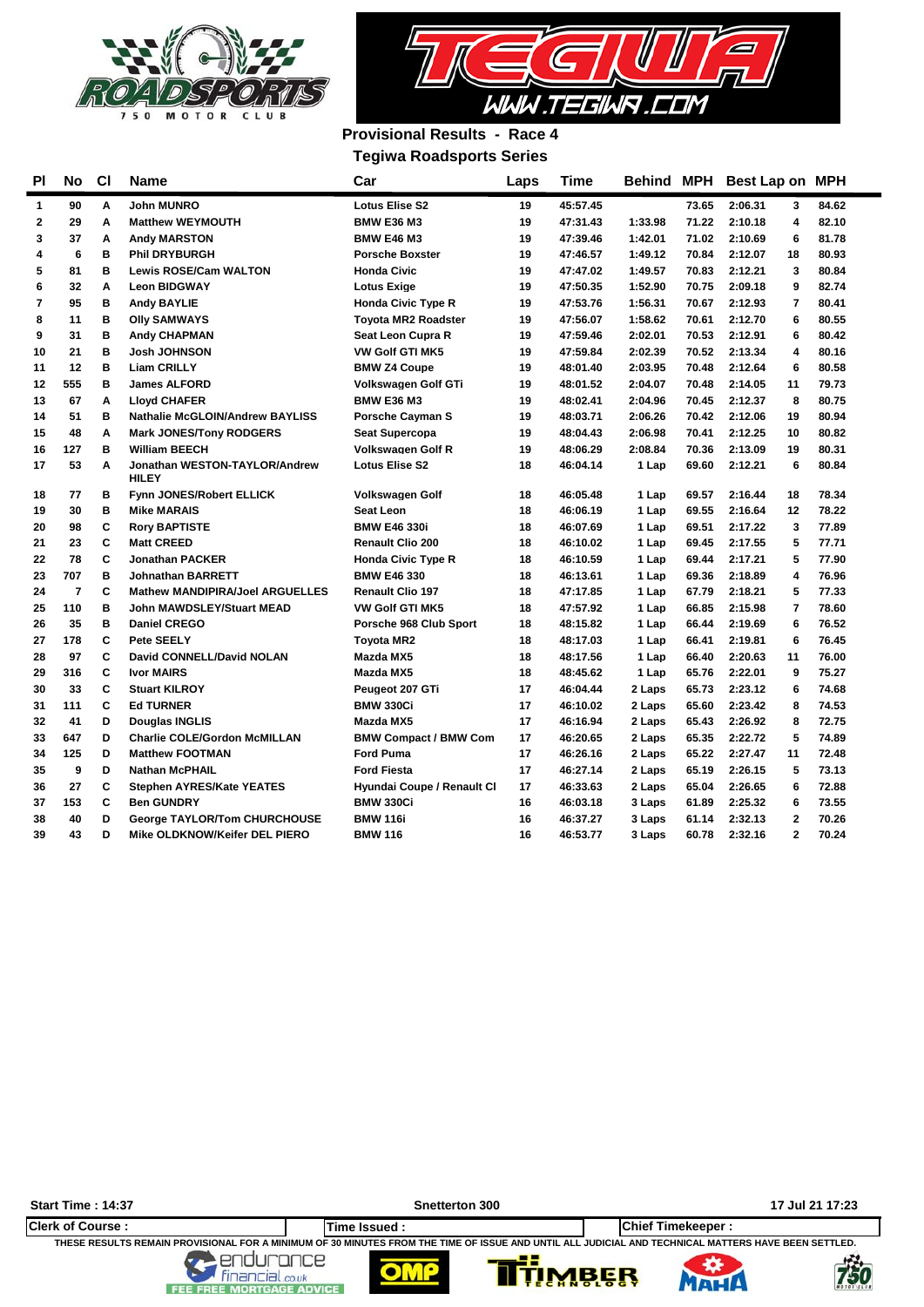| ΡI | No.                   | <b>CI</b> | <b>Name</b>                                        | Car                           | Laps | Time     | <b>Behind MPH</b> | Best Lap on MPH |    |           |
|----|-----------------------|-----------|----------------------------------------------------|-------------------------------|------|----------|-------------------|-----------------|----|-----------|
|    | <b>Not-Classified</b> |           |                                                    |                               |      |          |                   |                 |    |           |
|    | 18                    | A         | <b>Justin MIDDLETON/Matthew</b><br><b>FAULKNER</b> | <b>Honda Civic Type R</b>     | 13   | 30:46.80 | <b>DNF</b>        | 75.24 2:10.06   | 5  | 82.18     |
|    | 88                    | A         | <b>John ATHERTON</b>                               | <b>Lotus Elise S1</b>         | 11   | 24:37.69 | <b>DNF</b>        | 79.56 2:12.32   | 4  | 80.78     |
|    | 666                   | в         | <b>Samantha BOWLER</b>                             | <b>Mini Cooper S</b>          | 8    | 18:34.70 | <b>DNF</b>        | 76.71 2:15.44   | 6  | 78.92     |
|    | 1                     | D         | David DRINKWATER/Adam<br><b>READ</b>               | <b>BMW Compact</b>            | 7    | 17:15.03 | <b>DNF</b>        | 72.29 2:24.13   | 3. | 74.16     |
|    | 15                    | в         | <b>Colin GILLESPIE/Steve</b><br><b>CHEETHAM</b>    | <b>Porsche Cayman S</b>       | 1    | 2:25.16  | <b>DNF</b>        | 73.63 2:22.26   | 1  | 75.13     |
|    | <b>Non-Starters</b>   |           |                                                    |                               |      |          |                   |                 |    |           |
|    | 180                   | в         | <b>Carl CHAMBERS</b>                               | Peugeot 306 GTi               |      |          |                   |                 |    |           |
|    | 47                    | A         | <b>John COBLEY</b>                                 | <b>SEAT Ibiza Cupra</b>       |      |          |                   |                 |    |           |
|    | <b>Fastest Lap</b>    |           |                                                    |                               |      |          |                   |                 |    |           |
|    | 90                    | A         | <b>John MUNRO</b>                                  | <b>Lotus Elise S2</b>         |      |          |                   | 2:06.31         | 3  | 84.62 Rec |
|    | 51                    | в         | <b>Nathalie McGLOIN/Andrew</b><br><b>BAYLISS</b>   | <b>Porsche Cayman S</b>       |      |          |                   | 2:12.06         | 19 | 80.94     |
|    | 78                    | C         | <b>Jonathan PACKER</b>                             | <b>Honda Civic Type R</b>     |      |          |                   | 2:17.21         | 5. | 77.90     |
|    | 647                   | D         | <b>Charlie COLE/Gordon</b><br><b>McMILLAN</b>      | <b>BMW Compact / BMW Comp</b> |      |          |                   | 2:22.72         | 5. | 74.89     |

No 7 - 60s penalty - stopping outside pit window. No 9 - 10s penalty, overtaking under safety car.

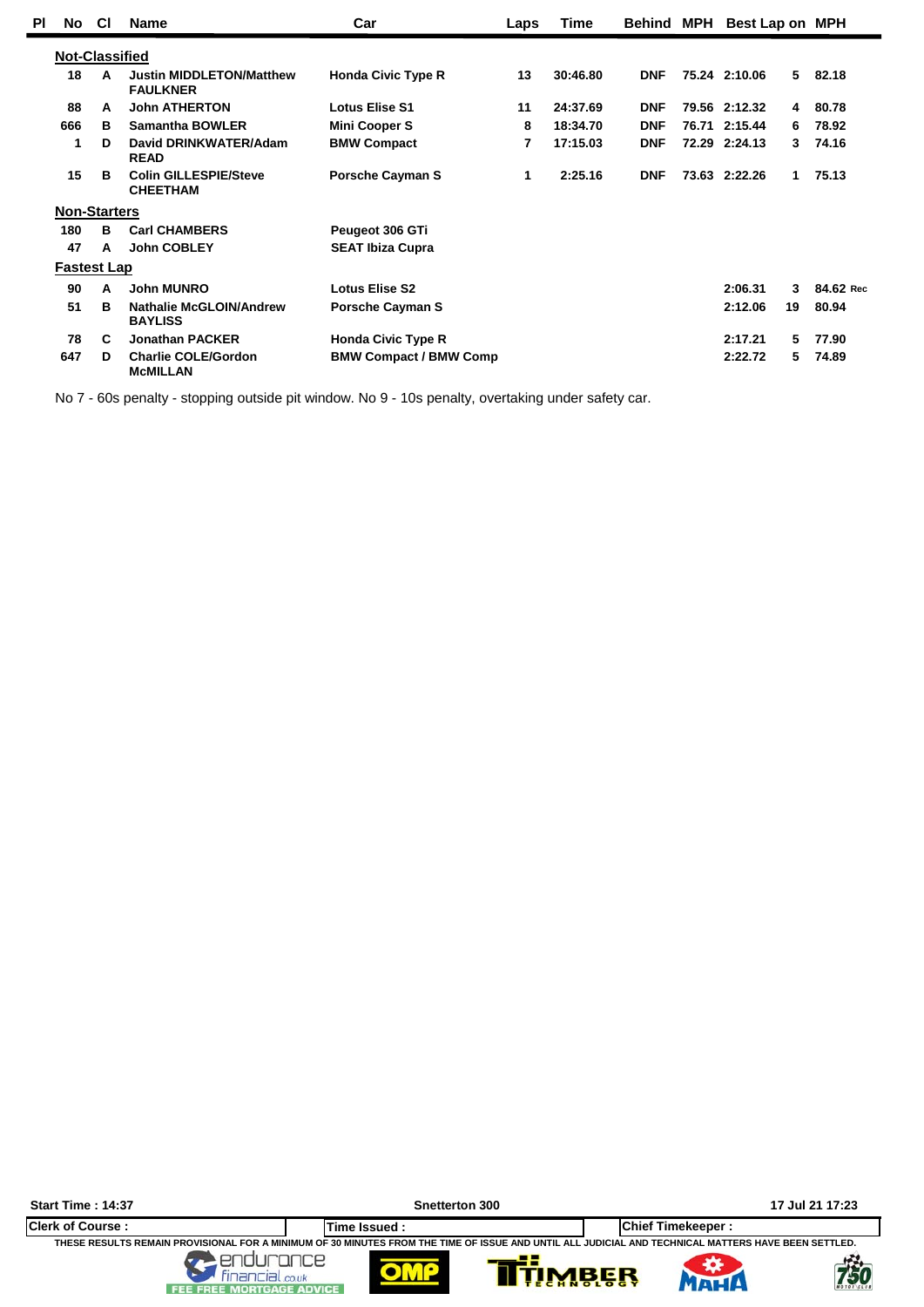# Lap Chart Tegiwa Roadsports Series - Race 4

|    | Lap 1       |                | Lap <sub>2</sub> |                | Lap <sub>3</sub> |                | Lap 4        |    | Lap <sub>5</sub> |    | Lap6           |    | Lap <sub>7</sub> |    | Lap <sub>8</sub> |    | Lap <sub>9</sub> |    | Lap 10          |
|----|-------------|----------------|------------------|----------------|------------------|----------------|--------------|----|------------------|----|----------------|----|------------------|----|------------------|----|------------------|----|-----------------|
| No | <b>Time</b> | No             | Time             | No             | <b>Time</b>      | No             | <b>Time</b>  | No | Time             | No | <b>Time</b>    | No | Time             | No | Time             | No | Time             | No | Time            |
|    | 90 2:11.15  |                | 90 4:18.45       | 90             | 6:24.76          | 90             | 8:34.48      |    | 90 10:43.15      |    | 90 12:52.70    |    | 90 15:02.98      |    | 90 17:12.92      |    | 90 19:23.41      |    | 90 21:31.55     |
|    | 37 2:14.08  |                | 37 4:27.20       |                | 32 6:38.32       | 32             | 8:48.34      |    | 32 10:58.16      |    | 40 12:58.90 *1 |    | 27 15:04.18 *1   |    | 1 17:15.03 *1    |    | 316 19:26.71 *1  |    | 33 21:33.98 *2  |
|    | 29 2:14.80  |                | 32 4:28.06       | 29             | 6:39.40          | 29             | 8:49.58      |    | 29 10:59.78      |    | 43 13:00.20 *1 |    | 41 15:06.01 *1   |    | 178 17:15.58 *1  |    | 97 19:31.70 *1   |    | 316 21:48.72 *1 |
|    | 32 2:16.27  |                | 29 4:28.25       | 37             | 6:40.44          | 18             | 8:51.93      |    | 18 11:01.99      |    | 32 13:08.23    |    | 9 $15:06.85$ *1  |    | 32 17:31.26      |    | 27 19:34.66 *2   |    | 32 21:51.05     |
|    | 88 2:17.65  |                | 18 4:30.55       |                | 18 6:40.92       | 37             | 8:52.79      |    | 37 11:03.95      |    | 29 13:10.29    |    | 153 15:07.67 *1  |    | 29 17:33.57      |    | 111 19:35.50 *1  |    | 18 21:57.78 *1  |
|    | 18 2:17.75  |                | 88 4:30.60       | 88             | 6:43.06          | 88             | 8:55.38      |    | 88 11:08.15      |    | 18 13:12.36    |    | 125 15:12.21 *1  |    | 18 17:34.75      |    | 178 19:36.10 *1  |    | 153 22:00.12 *2 |
| 6  | 2:19.25     | 6              | 4:32.39          | 6              | 6:44.71          | 6              | 8:57.79      |    | 6 11:10.40       |    | 37 13:14.64    |    | 32 15:19.28      |    | 41 17:35.09 *1   |    | 32 19:40.44      |    | 111 22:00.52 *1 |
|    | 12 2:20.09  | 81             | 4:33.61          | 81             | 6:45.82          | 81             | 8:58.48      |    | 81 11:11.56      |    | 88 13:22.22    |    | 29 15:21.15      |    | 9 17:36.26 *1    |    | 125 19:43.79 *2  |    | 9 22:00.71 *2   |
|    | 81 2:20.51  |                | 95 4:34.88       |                | 95 6:48.00       | 95             | 9:00.99      |    | 95 11:14.50      |    | 6 13:23.55     |    | 18 15:23.34      |    | 153 17:36.62 *1  |    | 29 19:44.05      |    | 37 22:00.75     |
|    | 95 2:21.14  |                | 12 4:35.49       |                | 12 6:48.91       | 12             | 9:02.28      |    | 12 11:15.69      |    | 81 13:24.32    |    | 37 15:26.58      |    | 37 17:37.34      |    | 37 19:49.15      |    | 95 22:06.90 *1  |
|    | 11 2:21.88  |                | 11 4:36.05       | 11             | 6:50.96          | 11             | 9:04.75      |    | 11 11:17.83      |    | 95 13:27.62    |    | 40 15:32.33 *1   |    | 88 17:48.20      | 6  | 20:01.91         |    | 27 22:11.66 *2  |
|    | 31 2:23.23  |                | 31 4:37.57       | 31             | 6:51.99          | 31             | 9:05.84      |    | 31 11:19.52      |    | 12 13:28.33    |    | 43 15:32.91 *1   |    | 6 17:48.70       |    | 41 20:02.01 *1   |    | 125 22:15.14 *2 |
|    | 15 2:25.16  | 21             | 4:40.46          | 21             | 6.54.68          | 21             | 9:08.02      |    | 21 11:22.41      |    | 11 13:30.53    |    | 88 15:34.62      |    | 81 17:49.25      | 88 | 20:02.60         |    | 6 22:15.52      |
|    | 21 2:25.95  |                | 555 4:44.53      |                | 555 6:59.55      |                | 555 9:14.33  |    | 555 11:28.88     |    | 31 13:32.43    |    | 6 15:35.86       |    | 95 17:54.66      | 81 | 20:03.08         |    | 81 22:17.03     |
|    | 53 2:26.06  |                | 48 4:50.16       |                | 48 7:07.47       |                | 127 9:23.44  |    | 127 11:37.55     |    | 21 13:36.34    |    | 81 15:36.81      |    | 12 17:55.28      |    | 12 20:09.60      |    | 12 22:22.68     |
|    | 51 2:26.85  |                | 127 4:51.00      |                | 127 7:08.14      | 67             | 9:25.43      |    | 67 11:38.83      |    | 555 13:44.56   |    | 95 15:40.55      |    | 11 17:57.66      |    | 11 20:11.31      |    | 88 22:25.20     |
|    | 555 2:27.46 |                | 53 4:51.08       | 67             | 7:08.31          | 48             | 9:25.95      |    | 53 11:44.35      |    | 67 13:52.03    |    | 12 15:41.27      |    | 31 18:00.93      | 31 | 20:15.39         |    | 11 22:26.12     |
|    | 48 2:28.35  |                | 67 4:52.10       | 98             | 7:10.46          | 666            | 9.28.01      |    | 666 11:45.31     |    | 127 13:52.70   |    | 11 15:43.69      |    | 21 18:05.95      |    | 21 20:20.26      |    | 31 22:29.57     |
|    | 666 2:30.12 |                | 98 4:53.24       |                | 78 7:11.99       | 53             | 9:28.18      |    | 48 11:45.68      |    | 53 13:56.56    |    | 31 15:46.19      |    | 43 18:10.08 *1   |    | 555 20:30.81     |    | 41 22:30.50 *1  |
|    | 127 2:30.22 |                | 78 4:54.00       |                | 666 7:12.07      | 98             | 9:28.23      |    | 98 11:46.86      |    | 666 14:00.75   |    | 21 15:50.80      |    | 555 18:14.91     |    | 67 20:30.84      |    | 127 22:32.21 *1 |
|    | 67 2:30.32  |                | 666 4:54.85      |                | 53 7:13.68       | 78             | 9:29.95      |    | 78 11:47.16      |    | 98 14:04.32    |    | 555 16:00.81     |    | 67 18:17.35      |    | 53 20:38.96      |    | 67 22:44.31     |
|    | 98 2:31.25  |                | 23 4:54.90       |                | 23 7:13.97       | 23             | 9:31.89      |    | 23 11:49.44      |    | 48 14:08.07    |    | 67 16:04.98      |    | 127 18:21.03     |    | 43 20:43.71 *1   |    | 555 22:45.52    |
|    | 78 2:31.84  | $\overline{7}$ | 4:55.93          | $\overline{7}$ | 7:14.88          | $\overline{7}$ | 9:33.16      |    | 7 11:51.37       |    | 78 14:09.35    |    | 127 16:06.88     |    | 53 18:24.34      |    | 48 20:47.98 *1   |    | 53 22:54.45     |
|    | 23 2:32.05  |                | 51 4:56.07       | 30             | 7:19.06          | 30             | 9:36.96      |    | 30 11:53.84      |    | 7 14:09.59     |    | 53 16:08.98      |    | 48 18:26.57 *1   | 98 | 20:56.31 *1      |    | 48 23:02.73 *1  |
|    | 7 2:32.80   |                | 178 4:57.11      |                | 178 7:19.57      |                | 110 9:39.63  |    | 110 11:58.43     |    | 30 14:10.62    |    | 666 16:17.50     |    | 666 18:34.70     |    | 51 20:58.61 *1   |    | 51 23:15.33 *1  |
|    | 178 2:34.42 |                | 30 4:57.76       |                | 110 7:20.30      |                | 707 9:39.82  |    | 707 11:58.88     |    | 23 14:11.48    |    | 98 16:24.25      |    | 707 18:42.55 *1  |    | 30 21:03.44      |    | 98 23:18.84 *1  |
|    | 30 2:34.93  |                | 707 4:57.87      |                | 707 7:20.93      | 178            | 9:41.44      |    | 178 12:02.82     |    | 110 14:15.63   |    | 30 16:28.62      |    | 30 18:45.49      |    | 77 21:03.67 *1   |    | 78 23:21.36 *1  |
|    | 707 2:34.93 |                | 77 4:58.07       |                | 77 7:22.16       | 77             | 9:41.96      |    | 77 12:03.54      |    | 178 14:22.63   |    | 78 16:29.61      |    | 78 18:47.37      |    | 707 21:06.06 *1  |    | 707 23:25.20 *1 |
|    | 77 2:36.36  |                | 110 4:58.80      |                | 51 7:23.53       | 51             | 9:42.55      |    | 51 12:04.79      |    | 77 14:23.02    |    | 7 16:30.45       |    | 7 18:49.64       |    | 7 21:08.51       |    | 7 23:28.68      |
|    | 110 2:37.82 |                | 35 5:03.75       |                | 35 7:25.31       | 35             | 9:46.40      |    | 35 12:07.04      |    | 51 14:24.14    |    | 23 16:30.67      |    | 110 18:50.88     |    | 110 21:08.68     |    | 77 23:29.16 *1  |
|    | 35 2:39.75  |                | 97 5:04.72       | 97             | 7:27.16          | 97             | 9:51.08      |    | 97 12:13.93      |    | 35 14:26.73    |    | 110 16:31.61     |    | 23 18:50.92      |    | 23 21:10.05      |    | 110 23:31.20    |
|    | 97 2:39.88  |                | 1 5:06.73        | $\mathbf 1$    | 7:30.86          |                | 316 9:54.65  |    | 316 12:17.70     |    | 707 14:31.42   |    | 51 16:44.66      |    | 35 19:09.99      |    | 40 21:17.16 *2   |    | 35 23:32.06 *1  |
|    | 12:40.44    |                | 647 5:08.17      |                | 316 7:31.64      | $\mathbf{1}$   | 9:56.31      |    | 647 12:19.36     |    | 97 14:35.68    |    | 77 16:48.03      |    |                  |    | 647 21:19.87 *1  |    |                 |
|    | 153 2:41.65 |                | 316 5:08.67      |                | 647 7:32.76      | 647            | 9:56.64      |    | 1 12:20.75       |    | 316 14:40.24   |    | 35 16:49.12      |    |                  |    |                  |    |                 |
|    | 647 2:41.69 |                | 33 5:10.31       |                | 33 7:35.13       | 33             | 9:59.12      |    | 33 12:23.34      |    | 647 14:42.53   |    | 316 17:04.12     |    |                  |    |                  |    |                 |
|    | 316 2:41.82 |                | 153 5:12.35      |                | 111 7:36.02      |                | 111 9:59.82  |    | 111 12:23.60     |    | 1 14:45.63     |    | 647 17:06.43     |    |                  |    |                  |    |                 |
|    | 111 2:42.34 |                | 111 5:12.42      | 27             | 7:42.25          |                | 27 10:09.71  |    | 27 12:37.53      |    | 33 14:46.46    |    | 97 17:09.92      |    |                  |    |                  |    |                 |
|    | 33 2:42.71  |                | 27 5:13.63       |                | 41 7:43.00       |                | 41 10:10.94  |    | 9 12:37.59       |    | 111 14:48.02   |    | 33 17:11.96      |    |                  |    |                  |    |                 |
|    | 27 2:44.20  |                | 41 5:14.51       | 9              | 7:43.58          |                | 9 10:11.44   |    | 41 12:38.51      |    |                |    | 111 17:12.08     |    |                  |    |                  |    |                 |
|    | 41 2:45.18  | 9              | 5:14.89          |                | 125 7:46.67      |                | 125 10:15.61 |    | 153 12:42.35     |    |                |    |                  |    |                  |    |                  |    |                 |
|    | 9 2:45.64   |                | 125 5:16.73      |                | 153 7:50.29      |                | 153 10:16.76 |    | 125 12:44.40     |    |                |    |                  |    |                  |    |                  |    |                 |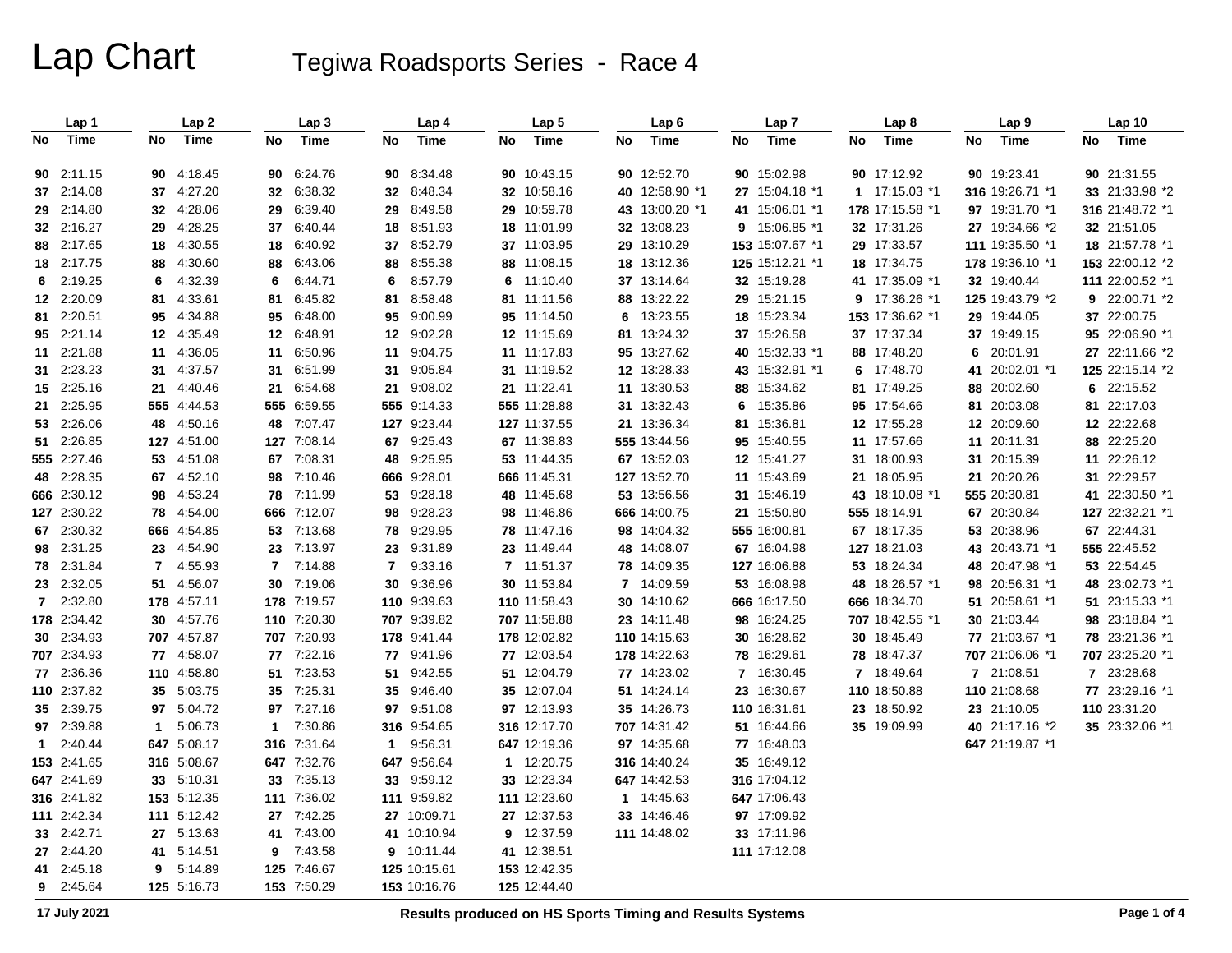| 125 2:46.91 | 40 5:21.25 | 40 7:54.07 | 40 10:26.43 |
|-------------|------------|------------|-------------|
| 40 2:49.12  | 43 5:22.50 | 43 7:54.88 | 43 10:27.25 |
| 43 2:50.34  |            |            |             |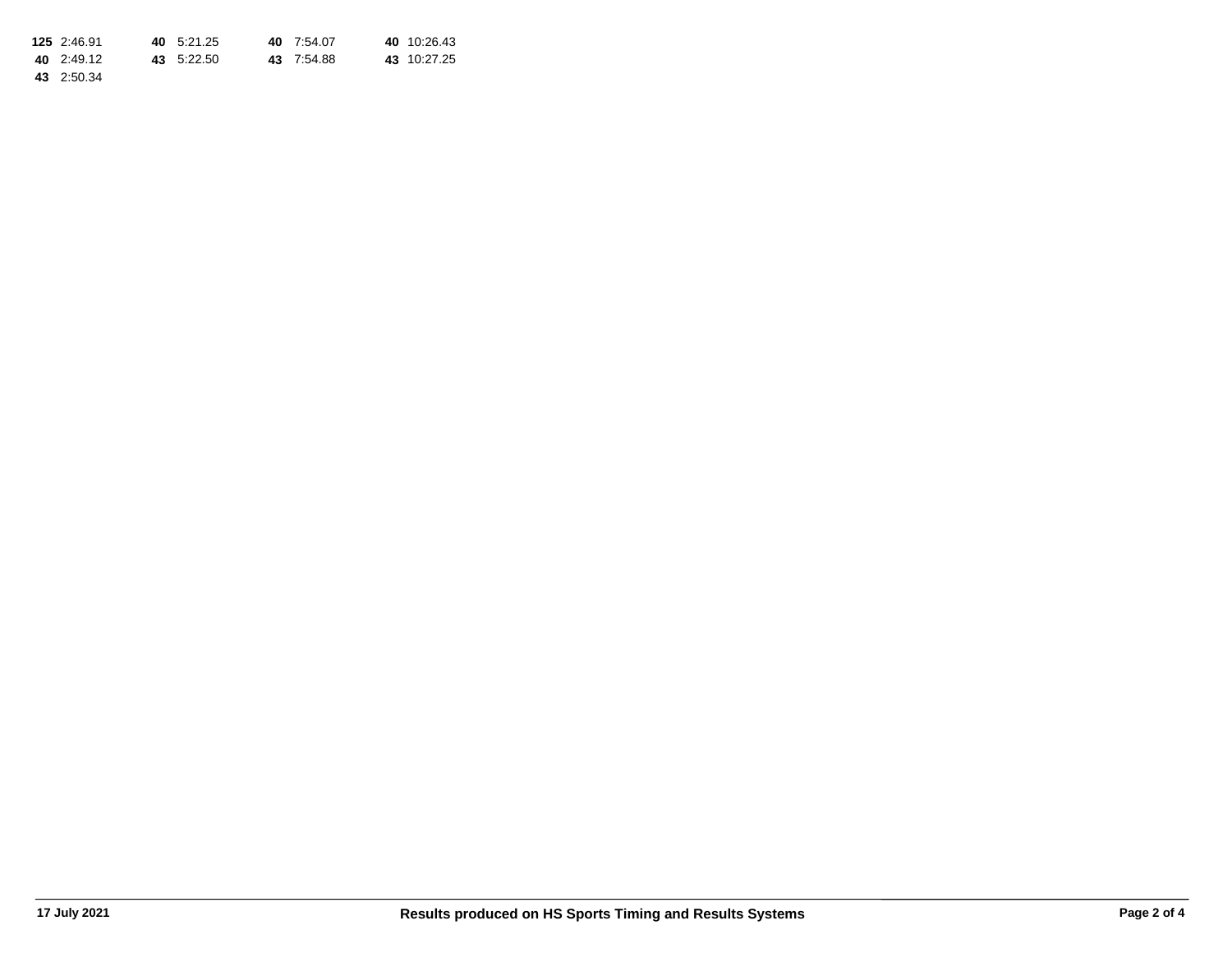# Lap Chart Tegiwa Roadsports Series - Race 4

| Lap 11          | Lap 12          | Lap 13          | Lap 14          | Lap 15          | Lap 16          | Lap 17          | Lap 18          | Lap 19          | Lap 20     |
|-----------------|-----------------|-----------------|-----------------|-----------------|-----------------|-----------------|-----------------|-----------------|------------|
| Time<br>No      | Time<br>No      | Time<br>No      | Time<br>No      | Time<br>No      | No<br>Time      | No<br>Time      | Time<br>No      | No<br>Time      | Time<br>No |
| 90 23:41.14     | 6 26:43.18      | 90 30:02.64     | 90 32:28.09     | 90 35:06.27     | 90 38:05.42     | 90 41:27.04     | 90 43:43.56     | 90 45:57.45     |            |
| 97 23:52.92 *2  | 21 26:53.22 *1  | 30 30:03.54 *1  | 30 32:33.35 *1  | 30 35:06.75 *1  | 30 38:06.08 *1  | 30 41:27.36 *1  | 53 43:43.70 *1  | 153 46:03.18 *3 |            |
| 29 23:53.77 *1  | 41 26:59.94 *2  | 23 30:08.50 *1  | 23 32:34.00 *1  | 23 35:07.19 *1  | 23 38:06.94 *1  | 23 41:28.68 *1  | 41 43:48.49 *2  | 53 46:04.14 *1  |            |
| 178 23:54.54 *2 | 9 27:00.78 *2   | 98 30:19.93 *1  | 98 32:41.81 *1  | 98 35:07.94 *1  | 98 38:07.37 *1  | 98 41:28.82 *1  | 30 43:48.69 *1  | 33 46:04.44 *2  |            |
| 647 23:58.24 *2 | 67 27:01.51 *1  | 707 30:23.73 *1 | 707 32:48.46 *1 | 707 35:09.98 *1 | 707 38:07.98 *1 | 707 41:28.99 *1 | 77 43:49.04 *1  | 77 46:05.48 *1  |            |
| 33 24:03.96 *2  | 127 27:05.78 *1 | 78 30:24.30 *1  | 78 32:48.94 *1  | 78 35:10.93 *1  | 78 38:08.44 *1  | 78 41:30.70 *1  | 98 43:49.25 *1  | 30 46:06.19 *1  |            |
| 40 24:04.03 *3  | 125 27:13.50 *2 | 77 30:24.93 *1  | 77 32:49.77 *1  | 77 35:11.63 *1  | 77 38:10.02 *1  | 77 41:30.81 *1  | 9 43:49.47 *2   | 98 46:07.69 *1  |            |
| 18 24:10.89 *1  | 555 27:14.06    | 29 30:33.52     | 29 33:58.93     | 29 37:31.32     | 29 40:57.45     | 29 43:08.59     | 647 43:50.26 *2 | 111 46:10.02 *2 |            |
| 316 24:11.29 *1 | 27 27:17.43 *2  | 43 30:38.75 *2  | 43 33:59.63 *2  | 43 37:32.09 *2  | 43 41:01.89 *2  | 37 43:13.12     | 23 43:51.30 *1  | 23 46:10.02 *1  |            |
| 37 24:12.24     | 53 27:23.94 *1  | 35 30:39.92 *1  | 35 34:00.00 *1  | 35 37:32.35 *1  | 35 41:02.09 *1  | 32 43:14.05     | 78 43:52.38 *1  | 78 46:10.59 *1  |            |
| 111 24:24.10 *1 | 48 27:27.61 *1  | 37 30:43.57     | 37 34:00.55     | 37 37:32.78     | 37 41:02.32     | 6 43:21.37      | 7 43:52.47 *1   | 707 46:13.61 *1 |            |
| 95 24:24.64 *1  | 51 27:41.36 *1  | 316 30:46.76 *1 | 6 34:01.33      | 6 37:33.50      | 316 41:02.63 *1 | 81 43:21.89     | 707 43:52.96 *1 | 41 46:16.94 *2  |            |
| 6 24:29.44      | 30 27:46.90 *1  | 18 30:46.80     | 316 34:01.83 *1 | 316 37:34.27 *1 | 6 41:02.63      | 110 43:24.02 *1 | 125 43:56.17 *2 | 9 46:17.14 *2   |            |
| 153 24:30.57 *2 | 90 27:47.87     | 6 30:46.87      | 153 34:02.63 *2 | 153 37:34.89 *2 | 153 41:03.13 *2 | 11 43:25.26     | 40 43:59.22 *3  | 647 46:20.65 *2 |            |
| 9 24:31.47 *2   | 23 27:49.78 *1  | 153 30:52.29 *2 | 32 34:04.34     | 32 37:36.53     | 32 41:03.35     | 95 43:25.48     | 27 44:01.12 *2  | 125 46:26.16 *2 |            |
| 21 24:33.89 *1  | 110 27:53.20 *1 | 32 30:53.33     | 178 34:04.92 *1 | 178 37:37.18 *1 | 178 41:04.28 *1 | 31 43:29.41     | 43 44:06.92 *3  | 27 46:33.63 *2  |            |
| 12 24:36.71     | 98 28:01.02 *1  | 178 30:58.25 *1 | 97 34:06.30 *1  | 97 37:38.81 *1  | 97 41:05.81 *1  | 35 43:29.63 *1  | 29 45:19.72     | 40 46:37.27 *3  |            |
| 88 24:37.69     | 43 28:02.09 *2  | 97 31:00.53 *1  | 81 34:07.97     | 81 37:39.90     | 81 41:05.84     | 555 43:29.65    | 37 45:25.62     | 43 46:53.77 *3  |            |
| 11 24:40.77     | 707 28:03.43 *1 | 81 31:02.75     | 110 34:09.79 *1 | 110 37:41.49 *1 | 110 41:06.11 *1 | 21 43:30.64     | 32 45:25.86     | 7 47:17.85 *1   |            |
| 27 24:43.93 *2  | 78 28:03.95 *1  | 110 31:07.37 *1 | 11 34:10.42     | 11 37:42.14     | 11 41:06.43     | 316 43:30.92 *1 | 6 45:33.44      | 29 47:31.43     |            |
| 125 24:44.36 *2 | 7 28:05.61      | 11 31:09.55     | 95 34:10.97     | 95 37:42.76     | 95 41:06.88     | 178 43:30.97 *1 | 81 45:34.23     | 37 47:39.46     |            |
| 127 24:50.93 *1 | 77 28:06.52 *1  | 95 31:10.50     | 31 34:11.61     | 31 37:43.44     | 31 41:07.76     | 12 43:31.17     | 95 45:40.04     | 6 47:46.57      |            |
| 555 24:59.57    | 35 28:18.53 *1  | 31 31:12.09     | 111 34:12.77 *1 | 111 37:44.06 *1 | 111 41:09.83 *1 | 97 43:31.77 *1  | 110 45:41.77 *1 | 81 47:47.02     |            |
| 48 25:14.98 *1  | 29 28:21.35     | 111 31:17.09 *1 | 33 34:13.56 *1  | 33 37:44.68 *1  | 33 41:10.99 *1  | 127 43:32.63    | 11 45:41.79     | 32 47:50.35     |            |
| 43 25:19.39 *2  | 153 28:22.56 *2 | 33 31:24.51 *1  | 555 34:14.25    | 555 37:45.49    | 555 41:11.18    | 67 43:32.96     | 31 45:44.63     | 95 47:53.76     |            |
| 30 25:25.62 *1  | 37 28:29.61     | 555 31:24.57    | 647 34:16.88 *1 | 647 37:47.03 *1 | 647 41:15.01 *1 | 48 43:34.79     | 21 45:45.14     | 11 47:56.07     |            |
| 23 25:27.19 *1  | 18 28:36.12     | 647 31:32.60 *1 | 21 34:17.24     | 21 37:47.42     | 21 41:15.06     | 153 43:35.12 *2 | 555 45:46.80    | 110 47:57.92 *1 |            |
| 51 25:28.79 *1  | 178 28:38.30 *1 | 21 31:32.99     | 12 34:19.01     | 12 37:48.80     | 12 41:15.36     | 111 43:35.48 *1 | 12 45:47.56     | 31 47:59.46     |            |
| 98 25:39.89 *1  | 97 28:39.42 *1  | 12 31:34.24     | 127 34:21.58    | 127 37:51.00    | 127 41:15.50    | 33 43:36.80 *1  | 67 45:49.52     | 21 47:59.84     |            |
| 707 25:44.28 *1 | 32 28:42.02     | 127 31:35.53    | 67 34:22.24     | 67 37:51.35     | 67 41:15.66     | 51 43:36.84     | 48 45:51.54     | 12 48:01.40     |            |
| 78 25:44.81 *1  | 111 28:48.20 *1 | 67 31:40.98     | 40 34:41.22 *2  | 40 37:54.00 *2  | 9 41:20.12 *1   |                 | 51 45:51.65     | 555 48:01.52    |            |
| 7 25:47.03      | 81 28:49.07     | 40 32:00.19 *2  | 9 34:41.82 *1   | 9 37:55.18 *1   | 40 41:20.21 *2  |                 | 127 45:53.20    | 67 48:02.41     |            |
| 77 25:48.27 *1  | 11 28:49.65     | 9 32:01.04 *1   | 41 34:42.41 *1  | 41 37:56.05 *1  | 41 41:20.42 *1  |                 | 35 45:54.93 *1  | 51 48:03.71     |            |
| 35 25:57.81 *1  | 95 28:53.00     | 41 32:01.65 *1  | 48 34:42.71     | 48 37:56.88     | 48 41:20.64     |                 | 316 45:56.00 *1 | 48 48:04.43     |            |
| 29 26:08.83     | 31 28:57.27     | 48 32:02.11     | 53 34:43.66     | 53 37:58.22     | 53 41:22.62     |                 | 178 45:56.42 *1 | 127 48:06.29    |            |
| 178 26:17.75 *1 | 33 28:58.00 *1  | 53 32:07.75     | 125 34:52.25 *1 | 125 38:00.58 *1 | 125 41:24.15 *1 |                 | 97 45:56.91 *1  | 35 48:15.82 *1  |            |
| 97 26:18.79 *1  | 647 28:59.81 *1 | 125 32:11.92 *1 | 51 34:52.70     | 51 38:01.39     | 51 41:24.28     |                 |                 | 178 48:17.03 *1 |            |
| 32 26:21.59     | 12 29:07.64     | 51 32:12.43     | 7 35:04.23      | 7 38:02.46      | 7 41:25.38      |                 |                 | 97 48:17.56 *1  |            |
| 18 26:24.03     | 21 29:08.69     | 7 32:23.44      | 27 35:04.67 *1  | 27 38:03.26 *1  | 27 41:26.83 *1  |                 |                 | 316 48:45.62 *1 |            |
| 647 26:28.20 *1 | 40 29:19.73 *2  | 27 32:26.63 *1  |                 |                 |                 |                 |                 |                 |            |
| 33 26:28.62 *1  | 127 29:20.84    |                 |                 |                 |                 |                 |                 |                 |            |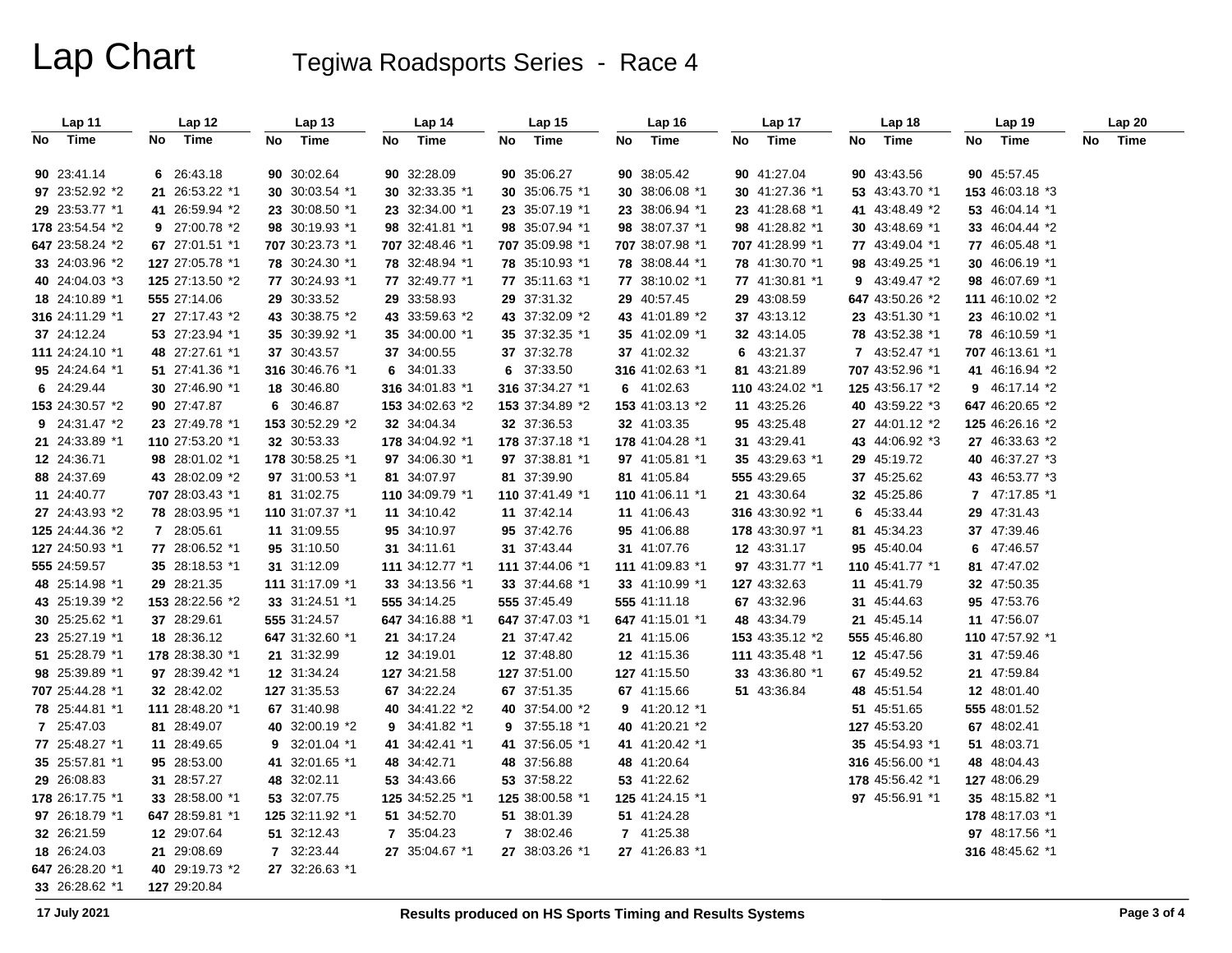| 81 26:30.08    |  | 67 29:23.53     |  |
|----------------|--|-----------------|--|
| 316 26:34.06   |  | 9 29:28.07 *1   |  |
| 31 26:37.90    |  | 41 29:30.28 *1  |  |
| 95 26:38.48    |  | 125 29:40.97 *1 |  |
| 40 26:42.88 *2 |  | 48 29:41.72     |  |
|                |  | 53 29:45.40     |  |
|                |  | 27 29:50.33 *1  |  |

**51** 29:53.79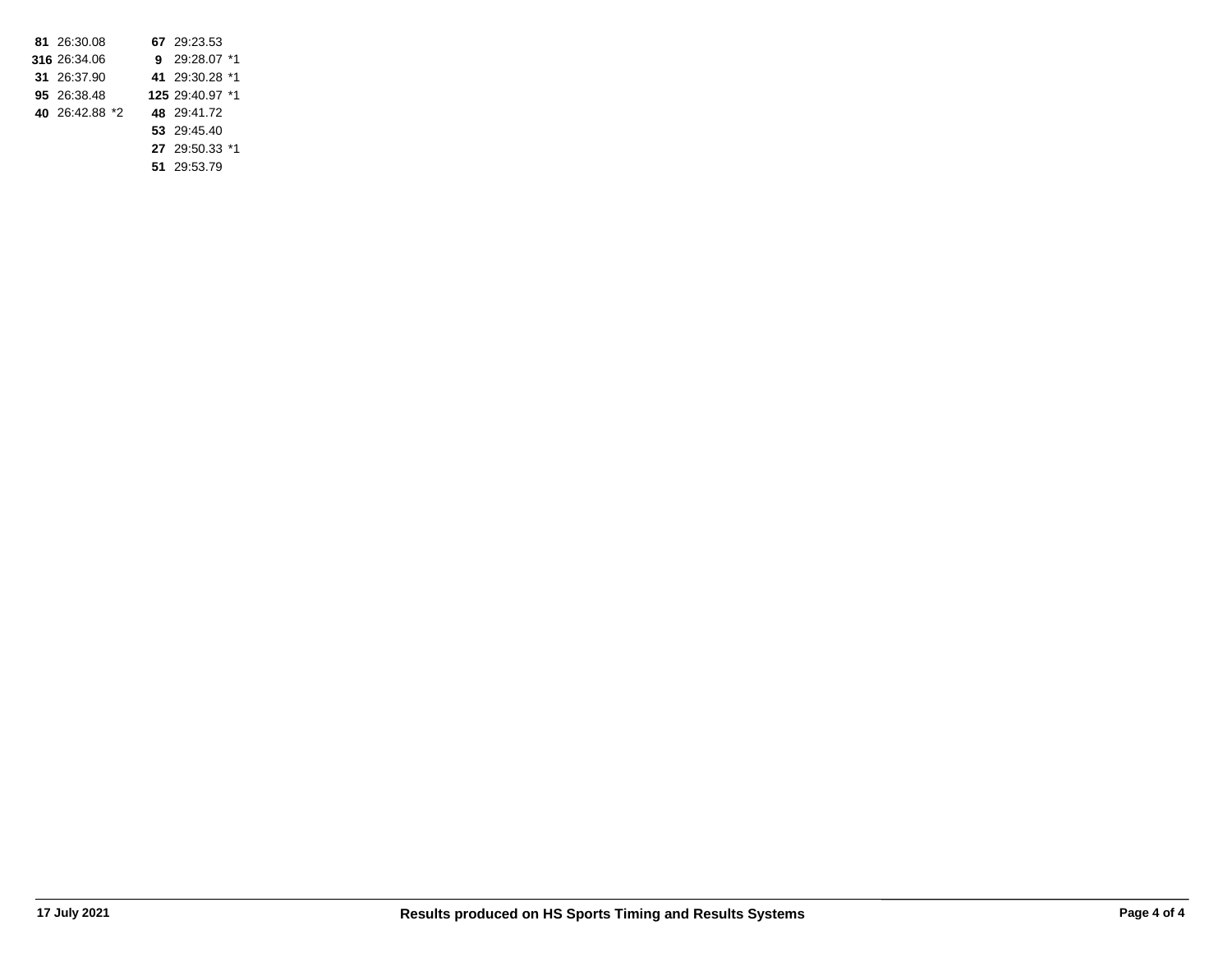# **Tegiwa Roadsports Series**

## **LAP TIMES - Race 4**

| $\mathbf{1}$   |                | <b>David DRINKWATER</b>                   |                    |                     |                                               |                                       |                                             |                                |                           |                                       |                             |
|----------------|----------------|-------------------------------------------|--------------------|---------------------|-----------------------------------------------|---------------------------------------|---------------------------------------------|--------------------------------|---------------------------|---------------------------------------|-----------------------------|
|                |                | Lap 1 2 3 4 5 6 7                         |                    |                     |                                               |                                       |                                             |                                | 8                         | 9                                     | 10                          |
|                | $1 \quad \Box$ | 2:32.76                                   | 2:26.29            | 2:24.13             |                                               |                                       | 2:24.88                                     | 2:29.40                        |                           |                                       |                             |
| 6              |                | <b>Phil DRYBURGH</b>                      |                    |                     |                                               |                                       |                                             |                                |                           |                                       |                             |
|                | Lap            | $\overline{1}$ $\overline{2}$<br>12:17.00 | 2:13.14            | $\sim$ 3<br>2:12.32 | $\sim$ 4<br>2:13.08                           | $\overline{\phantom{1}}$ 5<br>2:12.61 | 2:13.15                                     | $6 \overline{7}$<br>2:12.31    | 8 <sub>1</sub><br>2:12.84 | $\overline{\phantom{a}}$ 9<br>2:13.21 | 10<br>2:13.61               |
|                |                | 11 2:13.92                                | 2:13.74            | 4:03.69             | 3:14.46                                       | 3:32.17                               |                                             |                                | 3:29.13 2:18.74 2:12.07   | 2:13.13                               |                             |
| $\overline{7}$ |                | <b>Mathew MANDIPIRA</b>                   |                    |                     |                                               |                                       |                                             |                                |                           |                                       |                             |
|                | Lap            | 1 2 3 4 5 6 7 8                           |                    |                     |                                               |                                       |                                             |                                |                           | - 9                                   | $\blacksquare$ 10           |
|                |                | 1 2:27.80                                 | 2:23.13            | 2:18.95             | 2:18.28                                       | 2:18.21                               |                                             | 2:18.22 2:20.86                | 2:19.19                   | 2:18.87                               | 2:20.17                     |
|                |                | 11 2:18.35                                | 2:18.58            | 4:17.83             | 2:40.79 2:58.23                               |                                       |                                             | 3:22.92 2:27.09                | 2:25.38                   |                                       |                             |
| 9              |                | <b>Nathan McPHAIL</b>                     |                    |                     |                                               |                                       |                                             |                                |                           |                                       |                             |
|                | Lap            | $1 \t 2 \t 3$                             |                    |                     | $\overline{\mathbf{4}}$                       |                                       | 5 6 7 8                                     |                                |                           | 9                                     | $\blacksquare$ 10           |
|                |                | 1 2:32.48                                 | 2:29.25            | 2:28.69             | 2:27.86                                       | 2:26.15                               |                                             |                                | 2:29.26 2:29.41 4:24.45   | 2:30.76                               | 2:29.31                     |
|                |                | 11 2:27.29 2:32.97                        |                    | 2:40.78             | 3:13.36                                       | 3:24.94                               | 2:29.35                                     | 2:27.67                        |                           |                                       |                             |
| 11             |                | <b>Olly SAMWAYS</b>                       |                    |                     |                                               |                                       |                                             |                                |                           |                                       |                             |
|                | Lap            | 1 2 3 4 5 6 7                             |                    |                     |                                               |                                       |                                             |                                | 8                         | - 9                                   | $\blacksquare$ 10           |
|                |                | 12:19.28<br>11 2:14.65                    | 2:14.17<br>4:08.88 | 2:14.91<br>2:19.90  | 2:13.79<br>3:00.87                            | 2:13.08<br>3:31.72                    | 2:12.70<br>3:24.29                          | 2:13.16<br>2:18.83             | 2:13.97<br>2:16.53        | 2:13.65<br>2:14.28                    | 2:14.81                     |
|                |                |                                           |                    |                     |                                               |                                       |                                             |                                |                           |                                       |                             |
| 12             |                | <b>Liam CRILLY</b>                        |                    |                     |                                               |                                       |                                             |                                |                           |                                       |                             |
|                |                | Lap 1<br>12:18.32                         | 2:15.40            | $2 \t 3$<br>2:13.42 | $\sim$ 4<br>2:13.37                           | $\overline{\phantom{a}}$ 5<br>2:13.41 |                                             | $6\qquad 7$<br>2:12.64 2:12.94 | $8 -$<br>2:14.01          | - 9<br>2:14.32                        | 10 <sup>°</sup><br>2:13.08  |
|                |                | 11 2:14.03                                | 4:30.93            | 2:26.60             | 2:44.77                                       | 3:29.79                               | 3:26.56                                     | 2:15.81                        | 2:16.39                   | 2:13.84                               |                             |
| 15             |                | <b>Colin GILLESPIE</b>                    |                    |                     |                                               |                                       |                                             |                                |                           |                                       |                             |
|                |                | Lap 1 2 3                                 |                    |                     | $\sim$ 4 and $\sim$ 4 and $\sim$ 4 and $\sim$ |                                       | $5 \t\t 6 \t\t 7$                           |                                | 8                         | $\overline{9}$                        | 10                          |
|                | $1 \quad \Box$ | 2:22.26                                   |                    |                     |                                               |                                       |                                             |                                |                           |                                       |                             |
| 18             |                | <b>Justin MIDDLETON</b>                   |                    |                     |                                               |                                       |                                             |                                |                           |                                       |                             |
|                | Lap            | 1 2 3 4 5 6 7 8 9 10                      |                    |                     |                                               |                                       |                                             |                                |                           |                                       |                             |
|                | 11             | 1 2:16.30 2:12.80 2:10.37                 | 2:13.14 2:12.09    | 2:10.68             |                                               |                                       | 2:11.01  2:10.06  2:10.37  2:10.98  2:11.41 |                                |                           | 4:23.03                               | 2:13.11                     |
|                |                | <b>Josh JOHNSON</b>                       |                    |                     |                                               |                                       |                                             |                                |                           |                                       |                             |
| 21             |                |                                           |                    |                     |                                               |                                       |                                             |                                |                           |                                       |                             |
|                |                | Lap 1 2 3 4 5 6 7 8 9 10<br>12:22.30      | 2:14.51            | 2:14.22             |                                               | 2:13.34 2:14.39                       |                                             | 2:13.93 2:14.46                | 2:15.15                   | 2:14.31                               | 4:13.63                     |
|                |                | 11 2:19.33                                | 2:15.47            |                     | 2:24.30 2:44.25                               | 3:30.18                               |                                             | 3:27.64 2:15.58                | 2:14.50                   | 2:14.70                               |                             |
| 23             |                | <b>Matt CREED</b>                         |                    |                     |                                               |                                       |                                             |                                |                           |                                       |                             |
|                | Lap            | $\sim$ $-1$                               |                    |                     |                                               |                                       | 2 3 4 5 6 7 8 9                             |                                |                           |                                       | $\overline{\phantom{0}}$ 10 |
|                |                | 12:26.71                                  | 2:22.85            | 2:19.07             |                                               | 2:17.92 2:17.55                       |                                             |                                | 2:22.04 2:19.19 2:20.25   | 2:19.13                               | 4:17.14                     |
|                | 11             | 2:22.59                                   | 2:18.72            | 2:25.50             | 2:33.19                                       | 2:59.75                               |                                             | 3:21.74 2:22.62                | 2:18.72                   |                                       |                             |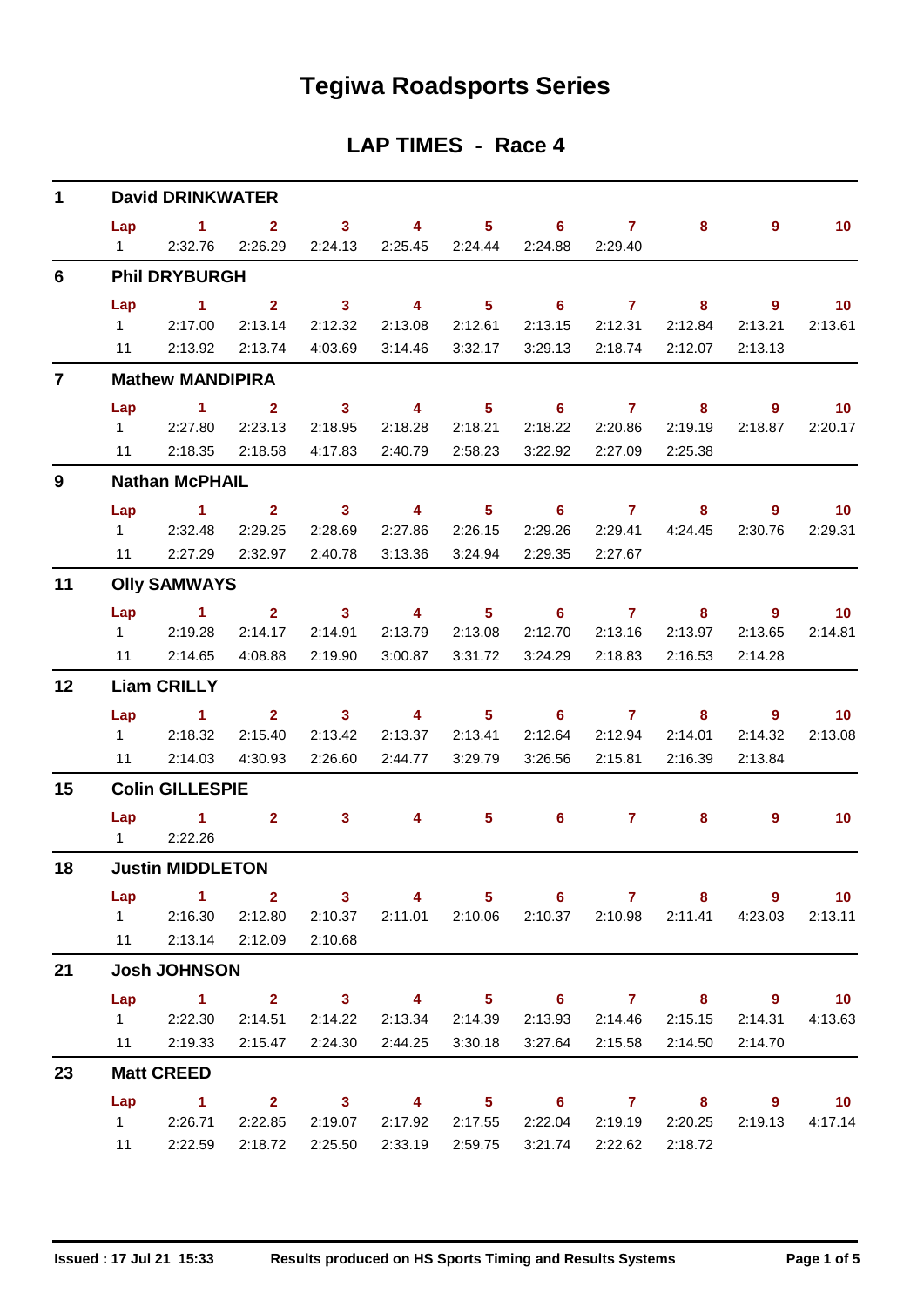| 27 |                      | <b>Stephen AYRES</b>    |                                                         |                         |                                  |                                                                                                                                                                                                                                                                                                                                    |                            |                   |                 |                                 |                          |  |  |
|----|----------------------|-------------------------|---------------------------------------------------------|-------------------------|----------------------------------|------------------------------------------------------------------------------------------------------------------------------------------------------------------------------------------------------------------------------------------------------------------------------------------------------------------------------------|----------------------------|-------------------|-----------------|---------------------------------|--------------------------|--|--|
|    | Lap                  | $\sim$ 1                | $\overline{2}$                                          | $\sim$ 3                | $\overline{4}$                   |                                                                                                                                                                                                                                                                                                                                    | $5 \t\t 6 \t\t 7$          |                   | 8               | $\overline{9}$                  | 10 <sup>°</sup>          |  |  |
|    | $1 \quad \Box$       | 2:31.61                 | 2:29.43                                                 | 2:28.62                 | 2:27.46                          | 2:27.82                                                                                                                                                                                                                                                                                                                            | 2:26.65                    | 4:30.48           | 2:37.00         | 2:32.27                         | 2:33.50                  |  |  |
|    | 11                   | 2:32.90                 | 2:36.30                                                 | 2:38.04                 | 2:58.59                          | 3:23.57                                                                                                                                                                                                                                                                                                                            | 2:34.29                    | 2:32.51           |                 |                                 |                          |  |  |
| 29 |                      | <b>Matthew WEYMOUTH</b> |                                                         |                         |                                  |                                                                                                                                                                                                                                                                                                                                    |                            |                   |                 |                                 |                          |  |  |
|    | Lap                  | $\blacktriangleleft$    | $\mathbf{2}$                                            | $\mathbf{3}$            | $\overline{4}$                   | 5 <sub>1</sub>                                                                                                                                                                                                                                                                                                                     | $\overline{\phantom{0}}$ 6 | $\mathbf{7}$      | 8               | $\overline{9}$                  | 10 <sub>1</sub>          |  |  |
|    | $1 \quad$            | 2:14.12                 | 2:13.45                                                 | 2:11.15                 | 2:10.18                          | 2:10.20                                                                                                                                                                                                                                                                                                                            | 2:10.51                    | 2:10.86           | 2:12.42         | 2:10.48                         | 4:09.72                  |  |  |
|    | 11                   | 2:15.06                 | 2:12.52                                                 | 2:12.17                 | 3:25.41                          | 3:32.39                                                                                                                                                                                                                                                                                                                            | 3:26.13                    | 2:11.14           | 2:11.13         | 2:11.71                         |                          |  |  |
| 30 |                      | <b>Mike MARAIS</b>      |                                                         |                         |                                  |                                                                                                                                                                                                                                                                                                                                    |                            |                   |                 |                                 |                          |  |  |
|    | Lap                  | $\sim$ 1                | $2^{\circ}$                                             | $\overline{\mathbf{3}}$ | $\sim$ 4                         |                                                                                                                                                                                                                                                                                                                                    |                            | $5 \t\t 6 \t\t 7$ | 8               | $9^{\circ}$                     | $\blacksquare$ 10        |  |  |
|    | $1 \quad \Box$       | 2:28.34                 | 2:22.83                                                 | 2:21.30                 | 2:17.90                          | 2:16.88                                                                                                                                                                                                                                                                                                                            | 2:16.78                    | 2:18.00           | 2:16.87         | 2:17.95                         | 4:22.18                  |  |  |
|    | 11                   | 2:21.28                 | 2:16.64                                                 | 2:29.81                 | 2:33.40                          | 2:59.33                                                                                                                                                                                                                                                                                                                            | 3:21.28                    | 2:21.33           | 2:17.50         |                                 |                          |  |  |
| 31 | <b>Andy CHAPMAN</b>  |                         |                                                         |                         |                                  |                                                                                                                                                                                                                                                                                                                                    |                            |                   |                 |                                 |                          |  |  |
|    | Lap                  | $\blacktriangleleft$    | 2 <sup>1</sup>                                          | $\overline{\mathbf{3}}$ | $\overline{4}$                   | $5 -$                                                                                                                                                                                                                                                                                                                              | 6                          | $\mathbf{7}$      | 8               | $\overline{9}$                  | 10 <sub>1</sub>          |  |  |
|    | $1 \quad \Box$       | 2:19.90                 | 2:14.34                                                 | 2:14.42                 | 2:13.85                          | 2:13.68                                                                                                                                                                                                                                                                                                                            | 2:12.91                    | 2:13.76           | 2:14.74         | 2:14.46                         | 2:14.18                  |  |  |
|    | 11                   | 4:08.33                 | 2:19.37                                                 | 2:14.82                 | 2:59.52                          | 3:31.83                                                                                                                                                                                                                                                                                                                            | 3:24.32                    | 2:21.65           | 2:15.22         | 2:14.83                         |                          |  |  |
| 32 | <b>Leon BIDGWAY</b>  |                         |                                                         |                         |                                  |                                                                                                                                                                                                                                                                                                                                    |                            |                   |                 |                                 |                          |  |  |
|    | Lap                  | $\sim$ 1                | $2^{\circ}$                                             | $\overline{\mathbf{3}}$ | $\sim$ 4                         |                                                                                                                                                                                                                                                                                                                                    | $5 \t\t 6$                 | $\overline{7}$    | 8               | 9                               | $\blacksquare$ 10        |  |  |
|    | $1 \quad \Box$       | 2:15.10                 | 2:11.79                                                 | 2:10.26                 | 2:10.02                          | 2:09.82                                                                                                                                                                                                                                                                                                                            | 2:10.07                    | 2:11.05           | 2:11.98         | 2:09.18                         | 2:10.61                  |  |  |
|    | 11                   | 4:30.54                 | 2:20.43                                                 | 2:11.31                 | 3:11.01                          | 3:32.19                                                                                                                                                                                                                                                                                                                            | 3:26.82                    | 2:10.70           | 2:11.81         | 2:24.49                         |                          |  |  |
| 33 | <b>Stuart KILROY</b> |                         |                                                         |                         |                                  |                                                                                                                                                                                                                                                                                                                                    |                            |                   |                 |                                 |                          |  |  |
|    | Lap                  | $\sim$ 1                | $\overline{2}$                                          | $\sim$ 3                | $\overline{4}$                   | 5 <sub>1</sub>                                                                                                                                                                                                                                                                                                                     |                            | 67                | 8               | $9^{\circ}$                     | 10 <sub>1</sub>          |  |  |
|    | $1 \quad \Box$       | 2:35.69                 | 2:27.60                                                 | 2:24.82                 | 2:23.99                          | 2:24.22                                                                                                                                                                                                                                                                                                                            | 2:23.12                    | 2:25.50           | 4:22.02         | 2:29.98                         | 2:24.66                  |  |  |
|    | 11                   | 2:29.38                 | 2:26.51                                                 | 2:49.05                 | 3:31.12                          | 3:26.31                                                                                                                                                                                                                                                                                                                            | 2:25.81                    | 2:27.64           |                 |                                 |                          |  |  |
| 35 | <b>Daniel CREGO</b>  |                         |                                                         |                         |                                  |                                                                                                                                                                                                                                                                                                                                    |                            |                   |                 |                                 |                          |  |  |
|    | Lap                  | $\blacktriangleleft$    | 2 <sup>1</sup>                                          | 3 <sup>1</sup>          |                                  | $\overline{4}$ and $\overline{4}$ and $\overline{4}$ and $\overline{4}$ and $\overline{4}$ and $\overline{4}$ and $\overline{4}$ and $\overline{4}$ and $\overline{4}$ and $\overline{4}$ and $\overline{4}$ and $\overline{4}$ and $\overline{4}$ and $\overline{4}$ and $\overline{4}$ and $\overline{4}$ and $\overline{4}$ and | $5 \t\t 6$                 | $\mathbf{7}$      | 8               | 9                               | 10 <sup>°</sup>          |  |  |
|    | $1 \quad \Box$       | 2:33.79                 | 2:24.00                                                 | 2:21.56                 | 2:21.09                          | 2:20.64                                                                                                                                                                                                                                                                                                                            | 2:19.69                    | 2:22.39           | 2:20.87         | 4:22.07                         | 2:25.75                  |  |  |
|    | 11                   |                         | 2:20.72 2:21.39 3:20.08 3:32.35 3:29.74 2:27.54 2:25.30 |                         |                                  |                                                                                                                                                                                                                                                                                                                                    |                            |                   | 2:20.89         |                                 |                          |  |  |
| 37 |                      | <b>Andy MARSTON</b>     |                                                         |                         |                                  |                                                                                                                                                                                                                                                                                                                                    |                            |                   |                 |                                 |                          |  |  |
|    | Lap                  | $\sim$ $\sim$ 1         | 2 3 4 5 6 7 8                                           |                         |                                  |                                                                                                                                                                                                                                                                                                                                    |                            |                   |                 | - 9                             | 10 <sub>1</sub>          |  |  |
|    | $1 \quad \Box$       | 2:13.66                 | 2:13.12                                                 | 2:13.24                 | 2:12.35                          | 2:11.16                                                                                                                                                                                                                                                                                                                            | 2:10.69                    | 2:11.94           | 2:10.76         | 2:11.81                         | 2:11.60                  |  |  |
|    | 11                   |                         | 2:11.49  4:17.37                                        | 2:13.96                 | 3:16.98                          | 3:32.23                                                                                                                                                                                                                                                                                                                            |                            | 3:29.54 2:10.80   | 2:12.50         | 2:13.84                         |                          |  |  |
| 40 |                      | <b>George TAYLOR</b>    |                                                         |                         |                                  |                                                                                                                                                                                                                                                                                                                                    |                            |                   |                 |                                 |                          |  |  |
|    | Lap                  | $\sim$ 1                | $2 \t 3$                                                |                         | $\sim$ 4 and $\sim$ 4 and $\sim$ |                                                                                                                                                                                                                                                                                                                                    |                            | $5 \t\t 6 \t\t 7$ |                 | 8 9                             | $\overline{\mathbf{10}}$ |  |  |
|    |                      | 1 2:34.47 2:32.13       |                                                         | 2:32.82                 | 2:32.36 2:32.47                  |                                                                                                                                                                                                                                                                                                                                    |                            |                   |                 | 2:33.43 5:44.83 2:46.87 2:38.85 | 2:36.85                  |  |  |
|    | 11                   |                         | 2:40.46 2:41.03                                         | 3:12.78                 | 3:26.21                          | 2:39.01                                                                                                                                                                                                                                                                                                                            | 2:38.05                    |                   |                 |                                 |                          |  |  |
| 41 |                      | <b>Douglas INGLIS</b>   |                                                         |                         |                                  |                                                                                                                                                                                                                                                                                                                                    |                            |                   |                 |                                 |                          |  |  |
|    | Lap                  | $\sim$ $\sim$ 1.        |                                                         |                         |                                  |                                                                                                                                                                                                                                                                                                                                    |                            |                   |                 | 2 3 4 5 6 7 8 9 10              |                          |  |  |
|    | $1 \quad \Box$       | 2:36.76                 | 2:29.33                                                 | 2:28.49                 | 2:27.94                          | 2:27.57                                                                                                                                                                                                                                                                                                                            | 2:27.50                    | 2:29.08           | 2:26.92         | 2:28.49                         | 4:29.44                  |  |  |
|    | 11                   |                         | 2:30.34 2:31.37                                         | 2:40.76                 |                                  | 3:13.64 3:24.37                                                                                                                                                                                                                                                                                                                    | 2:28.07                    | 2:28.45           |                 |                                 |                          |  |  |
| 43 |                      | <b>Mike OLDKNOW</b>     |                                                         |                         |                                  |                                                                                                                                                                                                                                                                                                                                    |                            |                   |                 |                                 |                          |  |  |
|    | Lap                  | $\sim$ 1                | $2 \t 3$                                                |                         | $\sim$ 4 and $\sim$ 4 and $\sim$ |                                                                                                                                                                                                                                                                                                                                    |                            | $5 \t\t 6 \t\t 7$ |                 | $9^{\circ}$<br>$8 - 1$          | 10 <sub>1</sub>          |  |  |
|    |                      | 1 2:35.99 2:32.16       |                                                         | 2:32.38                 |                                  | 2:32.37 2:32.95                                                                                                                                                                                                                                                                                                                    | 2:32.71                    |                   | 2:37.17 2:33.63 | 4:35.68                         | 2:42.70                  |  |  |
|    | 11                   | 2:36.66                 | 3:20.88                                                 | 3:32.46                 | 3:29.80                          | 3:05.03                                                                                                                                                                                                                                                                                                                            | 2:46.85                    |                   |                 |                                 |                          |  |  |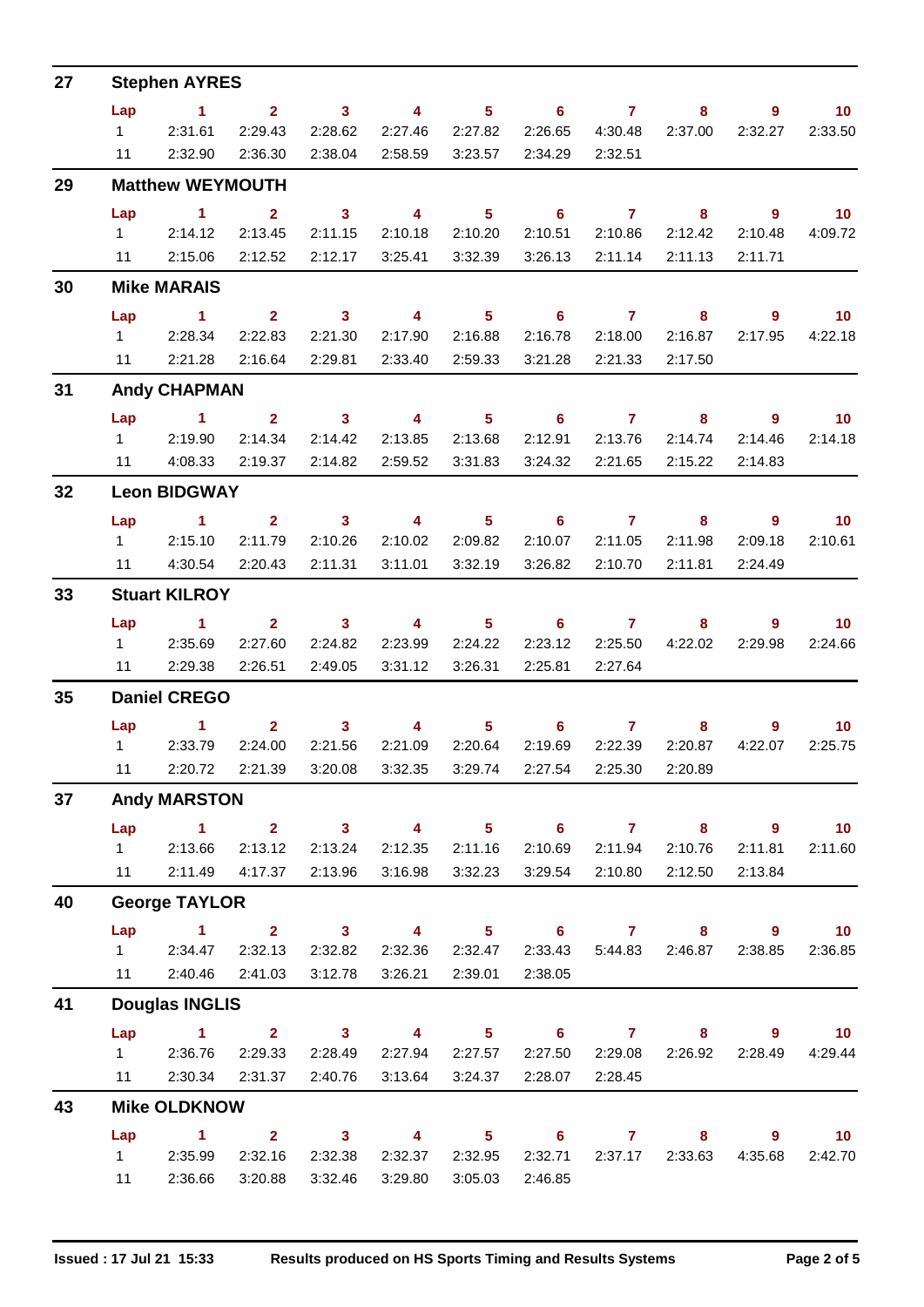| 48 |                               | <b>Mark JONES</b>                  |                                                 |                            |                                         |                 |                                 |                 |                         |                    |                 |  |  |
|----|-------------------------------|------------------------------------|-------------------------------------------------|----------------------------|-----------------------------------------|-----------------|---------------------------------|-----------------|-------------------------|--------------------|-----------------|--|--|
|    | Lap                           | $\sim$ 1                           | 2 <sup>1</sup>                                  | $\overline{\mathbf{3}}$    | $\overline{\mathbf{4}}$                 | 5 <sub>1</sub>  | $\overline{\phantom{a}}$ 6      | $\overline{7}$  | 8                       | $9^{\circ}$        | 10 <sup>°</sup> |  |  |
|    | $1 \quad$                     | 2:27.32                            | 2:21.81                                         | 2:17.31                    | 2:18.48                                 | 2:19.73         | 2:22.39                         | 4:18.50         | 2:21.41                 | 2:14.75            | 2:12.25         |  |  |
|    | 11                            | 2:12.63                            | 2:14.11                                         | 2:20.39                    | 2:40.60                                 | 3:14.17         | 3:23.76                         | 2:14.15         | 2:16.75                 | 2:12.89            |                 |  |  |
| 51 |                               | <b>Nathalie McGLOIN</b>            |                                                 |                            |                                         |                 |                                 |                 |                         |                    |                 |  |  |
|    | Lap                           | $\sim$ 1                           | $\mathbf{2}$                                    | $\overline{\mathbf{3}}$    | $\overline{4}$                          | 5 <sub>5</sub>  | $6^{\circ}$                     | $\mathbf{7}$    | 8                       | $\overline{9}$     | 10 <sub>1</sub> |  |  |
|    |                               | 12:25.01                           | 2:29.22                                         | 2:27.46                    | 2:19.02                                 | 2:22.24         | 2:19.35                         | 2:20.52         | 4:13.95                 | 2:16.72            | 2:13.46         |  |  |
|    | 11                            | 2:12.57                            | 2:12.43                                         | 2:18.64                    | 2:40.27                                 | 3:08.69         | 3:22.89                         | 2:12.56         | 2:14.81                 | 2:12.06            |                 |  |  |
| 53 | <b>Jonathan WESTON-TAYLOR</b> |                                    |                                                 |                            |                                         |                 |                                 |                 |                         |                    |                 |  |  |
|    | Lap                           | $\sim$ 1                           | $\mathbf{2}$                                    | $\sim$ 3                   | $\overline{4}$                          | 5 <sub>1</sub>  | $\overline{\phantom{a}}$ 6      | $\overline{7}$  | 8                       | 9                  | $\overline{10}$ |  |  |
|    | $1 \quad \Box$                | 2:21.59                            | 2:25.02                                         | 2:22.60                    | 2:14.50                                 | 2:16.17         | 2:12.21                         | 2:12.42         | 2:15.36                 | 2:14.62            | 2:15.49         |  |  |
|    | 11                            | 4:29.49                            | 2:21.46                                         | 2:22.35                    | 2:35.91                                 | 3:14.56         | 3:24.40                         | 2:21.08         | 2:20.44                 |                    |                 |  |  |
| 67 |                               | <b>Lloyd CHAFER</b>                |                                                 |                            |                                         |                 |                                 |                 |                         |                    |                 |  |  |
|    | Lap                           | $\sim$ 1                           | 2 <sub>2</sub>                                  | $\overline{\phantom{a}}$ 3 | $\overline{4}$                          | 5 <sub>1</sub>  | $6^{\circ}$                     | $\mathbf{7}$    | 8                       | $\overline{9}$     | 10 <sup>°</sup> |  |  |
|    |                               | 1 2:26.19                          | 2:21.78                                         | 2:16.21                    | 2:17.12                                 | 2:13.40         | 2:13.20                         | 2:12.95         | 2:12.37                 | 2:13.49            | 2:13.47         |  |  |
|    | 11                            | 4:17.20                            | 2:22.02                                         | 2:17.45                    | 2:41.26                                 | 3:29.11         | 3:24.31                         | 2:17.30         | 2:16.56                 | 2:12.89            |                 |  |  |
| 77 |                               | <b>Fynn JONES</b>                  |                                                 |                            |                                         |                 |                                 |                 |                         |                    |                 |  |  |
|    | Lap                           | $\sim$ 1                           | 2 <sup>2</sup>                                  | $\overline{\mathbf{3}}$    | $\overline{4}$                          | $5 -$           | $\overline{\phantom{a}}$ 6      | $\overline{7}$  | 8                       | 9                  | 10              |  |  |
|    | $1 \quad \Box$                | 2:30.23                            | 2:21.71                                         | 2:24.09                    | 2:19.80                                 | 2:21.58         | 2:19.48                         | 2:25.01         | 4:15.64                 | 2:25.49            | 2:19.11         |  |  |
|    | 11                            | 2:18.25                            | 2:18.41                                         | 2:24.84                    | 2:21.86                                 | 2:58.39         | 3:20.79                         | 2:18.23         | 2:16.44                 |                    |                 |  |  |
| 78 | <b>Jonathan PACKER</b>        |                                    |                                                 |                            |                                         |                 |                                 |                 |                         |                    |                 |  |  |
|    | Lap                           | $\sim$ 1                           | $\mathbf{2}$                                    | $\overline{\mathbf{3}}$    | $\overline{4}$                          | 5 <sub>1</sub>  | $6^{\circ}$                     | $\mathbf{7}$    | 8                       | $9^{\circ}$        | 10 <sup>°</sup> |  |  |
|    | $1 \quad \Box$                | 2:27.76                            | 2:22.16                                         | 2:17.99                    | 2:17.96                                 | 2:17.21         | 2:22.19                         | 2:20.26         | 2:17.76                 | 4:33.99            | 2:23.45         |  |  |
|    | 11                            | 2:19.14                            | 2:20.35                                         | 2:24.64                    | 2:21.99                                 | 2:57.51         | 3:22.26                         | 2:21.68         | 2:18.21                 |                    |                 |  |  |
| 81 | <b>Lewis ROSE</b>             |                                    |                                                 |                            |                                         |                 |                                 |                 |                         |                    |                 |  |  |
|    | Lap                           | $\overline{1}$                     | $\mathbf{2}^-$                                  | 3 <sup>1</sup>             | 4                                       | $5 -$           | 6                               | $\mathbf{7}$    | 8                       | 9                  | 10 <sup>°</sup> |  |  |
|    | $1 \quad \Box$                | 2:19.14                            | 2:13.10                                         | 2:12.21                    | 2:12.66                                 | 2:13.08         | 2:12.76                         | 2:12.49         | 2:12.44                 | 2:13.83            | 2:13.95         |  |  |
|    | $11 -$                        |                                    | 4:13.05 2:18.99                                 | 2:13.68                    |                                         |                 | 3:05.22 3:31.93 3:25.94 2:16.05 |                 | 2:12.34                 | 2:12.79            |                 |  |  |
| 88 |                               | <b>John ATHERTON</b>               |                                                 |                            |                                         |                 |                                 |                 |                         |                    |                 |  |  |
|    | Lap                           | 1 2 3 4 5 6 7 8 9 10               |                                                 |                            |                                         |                 |                                 |                 |                         |                    |                 |  |  |
|    |                               | 1 2:16.64                          | 2:12.95                                         |                            | 2:12.46 2:12.32 2:12.77 2:14.07 2:12.40 |                 |                                 |                 | 2:13.58                 | 2:14.40            | 2:22.60         |  |  |
|    |                               | 11 2:12.49                         |                                                 |                            |                                         |                 |                                 |                 |                         |                    |                 |  |  |
| 90 |                               | <b>John MUNRO</b>                  |                                                 |                            |                                         |                 |                                 |                 |                         |                    |                 |  |  |
|    | Lap                           | $\sim$ $\sim$ 1.100                | $\overline{\mathbf{2}}$ $\overline{\mathbf{3}}$ |                            |                                         |                 |                                 |                 |                         | 4 5 6 7 8 9 10     |                 |  |  |
|    |                               | 1 2:10.94                          | 2:07.30                                         |                            | 2:06.31  2:09.72  2:08.67               |                 |                                 |                 | 2:09.55 2:10.28 2:09.94 | 2:10.49            | 2:08.14         |  |  |
|    |                               | 11 2:09.59                         | 4:06.73                                         | 2:14.77                    | 2:25.45                                 | 2:38.18         | 2:59.15                         | 3:21.62         | 2:16.52                 | 2:13.89            |                 |  |  |
| 95 |                               | <b>Andy BAYLIE</b>                 |                                                 |                            |                                         |                 |                                 |                 |                         |                    |                 |  |  |
|    | Lap                           | $\sim$ $\sim$ $\sim$ $\sim$ $\sim$ |                                                 |                            |                                         |                 |                                 |                 |                         | 2 3 4 5 6 7 8 9 10 |                 |  |  |
|    |                               | 1 2:18.59                          | 2:13.74                                         | 2:13.12                    | 2:12.99                                 | 2:13.51         | 2:13.12                         | 2:12.93         | 2:14.11                 | 4:12.24            | 2:17.74         |  |  |
|    |                               | 11 2:13.84                         | 2:14.52                                         | 2:17.50                    | 3:00.47                                 | 3:31.79         |                                 | 3:24.12 2:18.60 | 2:14.56                 | 2:13.72            |                 |  |  |
| 97 |                               | <b>David CONNELL</b>               |                                                 |                            |                                         |                 |                                 |                 |                         |                    |                 |  |  |
|    | Lap                           | $\sim$ $\sim$ 1.                   | $2 \t 3$                                        |                            | $\overline{4}$                          |                 | $5 \t\t 6 \t\t 7 \t\t 8$        |                 |                         |                    | $9$ 10          |  |  |
|    |                               | 1 2:34.05                          | 2:24.84                                         | 2:22.44                    |                                         | 2:23.92 2:22.85 |                                 | 2:21.75 2:34.24 | 2:21.78                 | 4:21.22            | 2:25.87         |  |  |
|    | 11                            | 2:20.63                            | 2:21.11                                         | 3:05.77                    | 3:32.51                                 | 3:27.00         | 2:25.96                         | 2:25.14         | 2:20.65                 |                    |                 |  |  |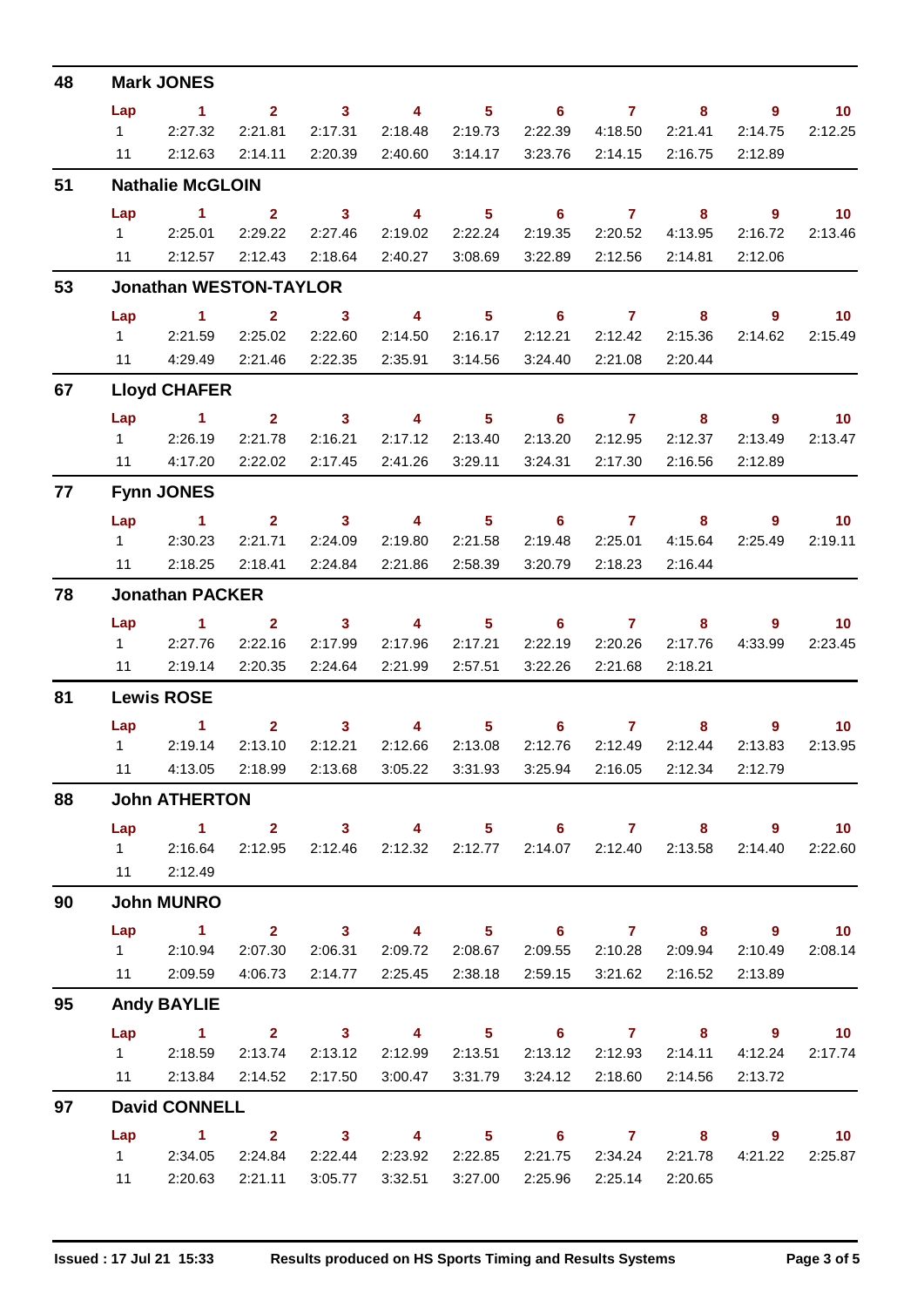| 98  |                      | <b>Rory BAPTISTE</b>                                                               |                |                 |                                                  |                   |                   |                 |                                                               |                 |                 |  |  |
|-----|----------------------|------------------------------------------------------------------------------------|----------------|-----------------|--------------------------------------------------|-------------------|-------------------|-----------------|---------------------------------------------------------------|-----------------|-----------------|--|--|
|     | Lap                  | $\sim$ $\sim$ 1.                                                                   | 2 3 4 5 6 7    |                 |                                                  |                   |                   |                 |                                                               | 8 9             | $\sim$ 10       |  |  |
|     |                      | 12:26.11                                                                           | 2:21.99        | 2:17.22         | 2:17.77                                          | 2:18.63           |                   | 2:17.46 2:19.93 | 4:32.06                                                       | 2:22.53         | 2:21.05         |  |  |
|     |                      | 11 2:21.13                                                                         | 2:18.91        | 2:21.88         | 2:26.13 2:59.43                                  |                   |                   | 3:21.45 2:20.43 | 2:18.44                                                       |                 |                 |  |  |
| 110 |                      | <b>John MAWDSLEY</b>                                                               |                |                 |                                                  |                   |                   |                 |                                                               |                 |                 |  |  |
|     | Lap                  | $\sim$ 1.                                                                          | $\overline{2}$ | $\sim$ 3        |                                                  |                   |                   |                 | 4 5 6 7 8                                                     | $9 \t 10$       |                 |  |  |
|     |                      | 1 2:34.06                                                                          | 2:20.98        | 2:21.50         |                                                  | 2:19.33   2:18.80 |                   | 2:17.20 2:15.98 | 2:19.27                                                       | 2:17.80         | 2:22.52         |  |  |
|     |                      | 11  4:22.00                                                                        | 3:14.17        | 3:02.42         |                                                  | 3:31.70 3:24.62   | 2:17.91           | 2:17.75         | 2:16.15                                                       |                 |                 |  |  |
| 111 |                      | <b>Ed TURNER</b>                                                                   |                |                 |                                                  |                   |                   |                 |                                                               |                 |                 |  |  |
|     | Lap                  | 1 2 3 4 5 6 7                                                                      |                |                 |                                                  |                   |                   |                 |                                                               | 8 9 10          |                 |  |  |
|     |                      | 1 2:36.37                                                                          | 2:30.08        | 2:23.60         | 2:23.80                                          | 2:23.78           |                   | 2:24.42 2:24.06 | 2:23.42                                                       | 2:25.02         | 2:23.58         |  |  |
|     |                      | 11 4:24.10                                                                         | 2:28.89        | 2:55.68         |                                                  |                   |                   | 2:25.65 2:34.54 |                                                               |                 |                 |  |  |
| 125 |                      | <b>Matthew FOOTMAN</b>                                                             |                |                 |                                                  |                   |                   |                 |                                                               |                 |                 |  |  |
|     |                      | Lap 1 2 3                                                                          |                |                 |                                                  |                   |                   |                 | 4 5 6 7 8 9 10                                                |                 |                 |  |  |
|     |                      | 1 2:32.32                                                                          | 2:29.82        | 2:29.94         | 2:28.94 2:28.79                                  |                   |                   |                 | 2:27.81  4:31.58  2:31.35                                     | 2:29.22         | 2:29.14         |  |  |
|     |                      | 11 2:27.47 2:30.95                                                                 |                | 2:40.33         | 3:08.33                                          | 3:23.57           | 2:32.02           | 2:29.99         |                                                               |                 |                 |  |  |
| 127 | <b>William BEECH</b> |                                                                                    |                |                 |                                                  |                   |                   |                 |                                                               |                 |                 |  |  |
|     | Lap                  | <b>Contract Manager</b>                                                            |                |                 | $2 \qquad 3 \qquad 4 \qquad 5 \qquad 6 \qquad 7$ |                   |                   |                 |                                                               | 8 9 10          |                 |  |  |
|     |                      | 1 2:26.82                                                                          | 2:20.78        | 2:17.14         | 2:15.30                                          | 2:14.11           |                   | 2:15.15 2:14.18 | 2:14.15                                                       | 4:11.18         | 2:18.72         |  |  |
|     |                      | 11 2:14.85                                                                         | 2:15.06        | 2:14.69         | 2:46.05 3:29.42                                  |                   |                   | 3:24.50 2:17.13 | 2:20.57                                                       | 2:13.09         |                 |  |  |
| 153 |                      | <b>Ben GUNDRY</b>                                                                  |                |                 |                                                  |                   |                   |                 |                                                               |                 |                 |  |  |
|     |                      | Lap 1                                                                              |                |                 | 2 3 4 5 6 7                                      |                   |                   |                 |                                                               | 8 9 10          |                 |  |  |
|     |                      | 1 2:32.34                                                                          |                | 2:30.70 2:37.94 |                                                  | 2:26.47 2:25.59   |                   |                 | 2:25.32 2:28.95 4:23.50                                       | 2:30.45         | 3:51.99         |  |  |
|     |                      | 11 2:29.73                                                                         | 3:10.34        | 3:32.26         | 3:28.24                                          | 2:31.99           | 2:28.06           |                 |                                                               |                 |                 |  |  |
| 178 | <b>Pete SEELY</b>    |                                                                                    |                |                 |                                                  |                   |                   |                 |                                                               |                 |                 |  |  |
|     |                      | Lap 1                                                                              |                |                 | $2 \t 3 \t 4$                                    |                   | $5 \t\t 6 \t\t 7$ |                 |                                                               | $8 - 1$         | $9$ 10          |  |  |
|     |                      | 1 2:28.65                                                                          | 2:22.69        | 2:22.46         |                                                  | 2:21.87 2:21.38   |                   | 2:19.81 2:52.95 | 2:20.52                                                       | 4:18.44         | 2:23.21         |  |  |
|     |                      | 11  2:20.55  2:19.95  3:06.67  3:32.26  3:27.10  2:26.69  2:25.45  2:20.61         |                |                 |                                                  |                   |                   |                 |                                                               |                 |                 |  |  |
| 316 |                      | <b>Ivor MAIRS</b>                                                                  |                |                 |                                                  |                   |                   |                 |                                                               |                 |                 |  |  |
|     |                      | Lap 1 2 3 4 5 6 7 8 9 10                                                           |                |                 |                                                  |                   |                   |                 |                                                               |                 |                 |  |  |
|     |                      | 1 2:35.24                                                                          |                |                 |                                                  |                   |                   |                 | 2:26.85  2:22.97  2:23.01  2:23.05  2:22.54  2:23.88  2:22.59 |                 | 2:22.01 2:22.57 |  |  |
|     |                      | 11   2:22.77   4:12.70   3:15.07   3:32.44   3:28.36   2:28.29   2:25.08   2:49.62 |                |                 |                                                  |                   |                   |                 |                                                               |                 |                 |  |  |
| 555 |                      | <b>James ALFORD</b>                                                                |                |                 |                                                  |                   |                   |                 |                                                               |                 |                 |  |  |
|     |                      | Lap 1 2 3 4 5 6 7 8 9 10                                                           |                |                 |                                                  |                   |                   |                 |                                                               |                 |                 |  |  |
|     |                      | 1 2:25.20 2:17.07 2:15.02 2:14.78 2:14.55 2:15.68 2:16.25 2:14.10                  |                |                 |                                                  |                   |                   |                 |                                                               | 2:15.90 2:14.71 |                 |  |  |
|     |                      | 11   2:14.05   2:14.49   4:10.51   2:49.68   3:31.24   3:25.69   2:18.47   2:17.15 |                |                 |                                                  |                   |                   |                 |                                                               | 2:14.72         |                 |  |  |
| 647 |                      | <b>Charlie COLE</b>                                                                |                |                 |                                                  |                   |                   |                 |                                                               |                 |                 |  |  |
|     |                      | Lap 1 2 3 4 5 6 7 8 9 10                                                           |                |                 |                                                  |                   |                   |                 |                                                               |                 |                 |  |  |
|     |                      | 1 2:34.59                                                                          | 2:26.48        | 2:24.59         | 2:23.88 2:22.72                                  |                   |                   |                 | 2:23.17 2:23.90 4:13.44 2:38.37 2:29.96                       |                 |                 |  |  |
|     |                      | 11  2:31.61  2:32.79  2:44.28  3:30.15  3:27.98  2:35.25  2:30.39                  |                |                 |                                                  |                   |                   |                 |                                                               |                 |                 |  |  |
| 666 |                      | <b>Samantha BOWLER</b>                                                             |                |                 |                                                  |                   |                   |                 |                                                               |                 |                 |  |  |
|     |                      | Lap 1 2 3 4 5 6 7 8                                                                |                |                 |                                                  |                   |                   |                 |                                                               | $\overline{9}$  | 10              |  |  |
|     |                      | 1 2:25.43 2:24.73 2:17.22 2:15.94 2:17.30 2:15.44 2:16.75 2:17.20                  |                |                 |                                                  |                   |                   |                 |                                                               |                 |                 |  |  |